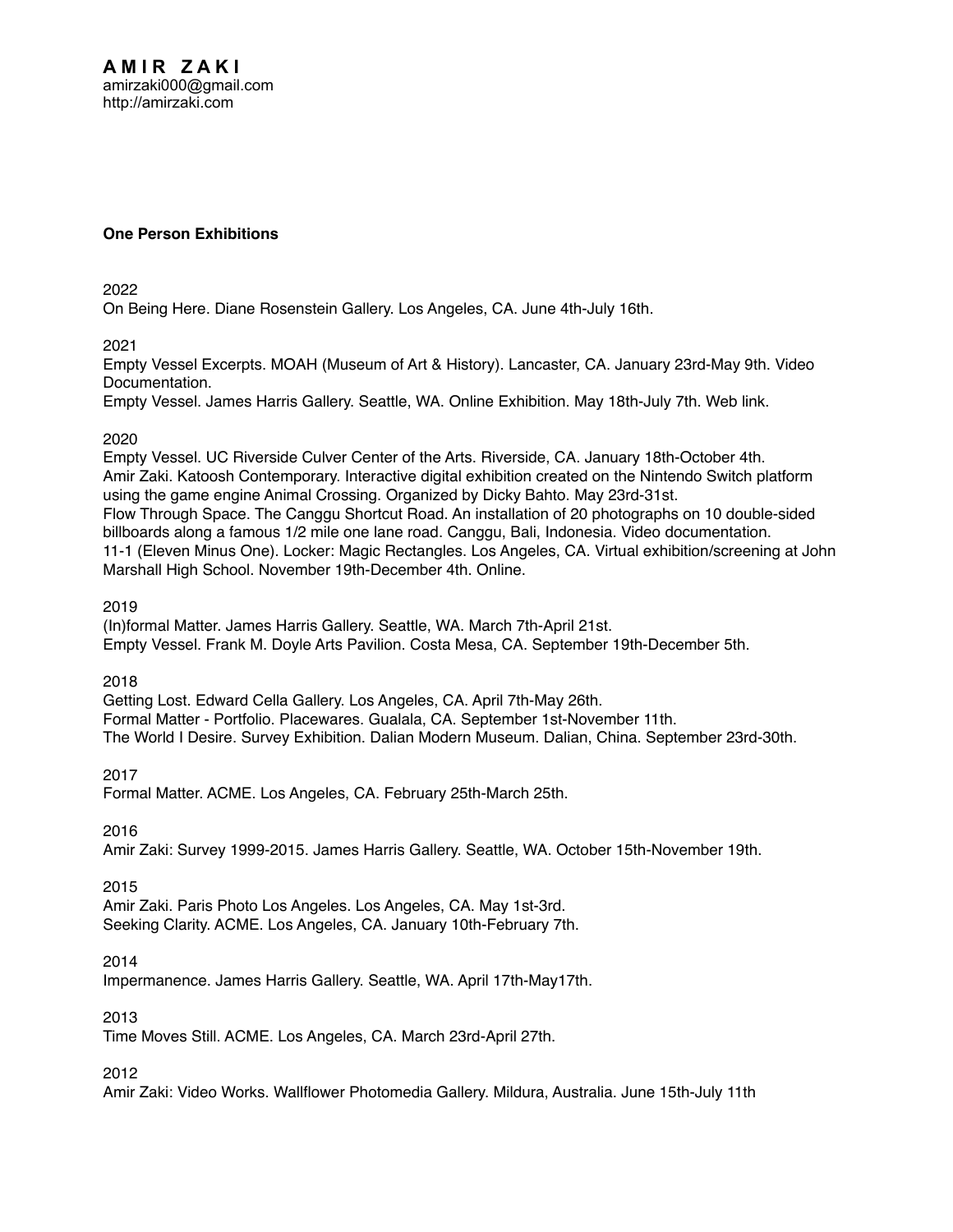#### 2010

[Relics. James Harris Gallery. Seattle, WA. January 7-February 20](http://amirzaki.net/cv/Bib_I-A16.pdf) [Relics. Perry Rubenstein Gallery. New York, NY. May 6-June 26](http://amirzaki.net/cv/Bib_I-A17.pdf) [Eleven Minus One. LAXART. Los Angeles, CA. July 17th-August 21st.](http://amirzaki.net/cv/Bib_I-A18.pdf) [Finished. Hagedorn Foundation. Atlanta, GA. October 28th-November 30th.](http://amirzaki.net/cv/Bib_I-A19.pdf) 

2007

[? • . Perry Rubenstein Gallery. New York, NY](http://amirzaki.net/cv/Bib_I-A15.pdf) [At What Point is the Wax No Longer Wax. James Harris Gallery. Seattle, WA](http://amirzaki.net/cv/Bib_I-A14.pdf)

2006

Gesture. Gold Coast Arts Centre. Surfers Paradise, Australia

## 2005

[Spring Through Winter. Perry Rubenstein Gallery. New York, NY](http://amirzaki.net/cv/Bib_I-A12.pdf) [Spring Through Winter. Mak Center for Art and Architecture. Los Angeles, CA](http://amirzaki.net/cv/Bib_I-A11.pdf) [SOUTH…WEST…COLD…WATER…SOUTH…WEST…STUDIO…CITY. Roberts and Tilton Gallery. Los](http://amirzaki.net/cv/Bib_I-A10.pdf)  [Angeles, CA](http://amirzaki.net/cv/Bib_I-A10.pdf)

2004

[Amir Zaki: Front and Center. Sweeney Art Gallery, UC Riverside. Riverside, CA](http://amirzaki.net/cv/Bib_I-A9.pdf)

2003

[VLHV \(Valley Lake Hollywood Village\). Roberts and Tilton Gallery. Los Angeles, CA](http://amirzaki.net/cv/Bib_I-A8.pdf) [VLHV \(Valley Lake Hollywood Village\). James Harris Gallery. Seattle, WA](http://amirzaki.net/cv/Bib_I-A7.pdf)

2002

Art Statements. Art Basel-Miami Beach. James Harris Gallery. Miami, FL

2001

[Various Recordings of Ambient Noise \(from at Least Ten Feet above Ground\) and A Long, Dark Look at](http://amirzaki.net/cv/Bib_I-A5.pdf)  [Common Roofing Materials and Their Surroundings and What Cats Might See. Roberts and Tilton Gallery.](http://amirzaki.net/cv/Bib_I-A5.pdf)  [Los Angeles, CA](http://amirzaki.net/cv/Bib_I-A5.pdf)

2000 [Photographs From. Roberts and Tilton Gallery. Los Angeles, CA](http://amirzaki.net/cv/Bib_I-A4.pdf)  [Photographs From. James Harris Gallery. Seattle, WA](http://amirzaki.net/cv/Bib_I-A3.pdf) [Photographs From. Caren Golden Gallery. New York, NY](http://amirzaki.net/cv/Bib_I-A2.pdf)

1999

Spot-Lit Stages of a Nocturnal Voyage. Sweeney Art Gallery. University of California, Riverside

# **Two Person Exhibitions**

2008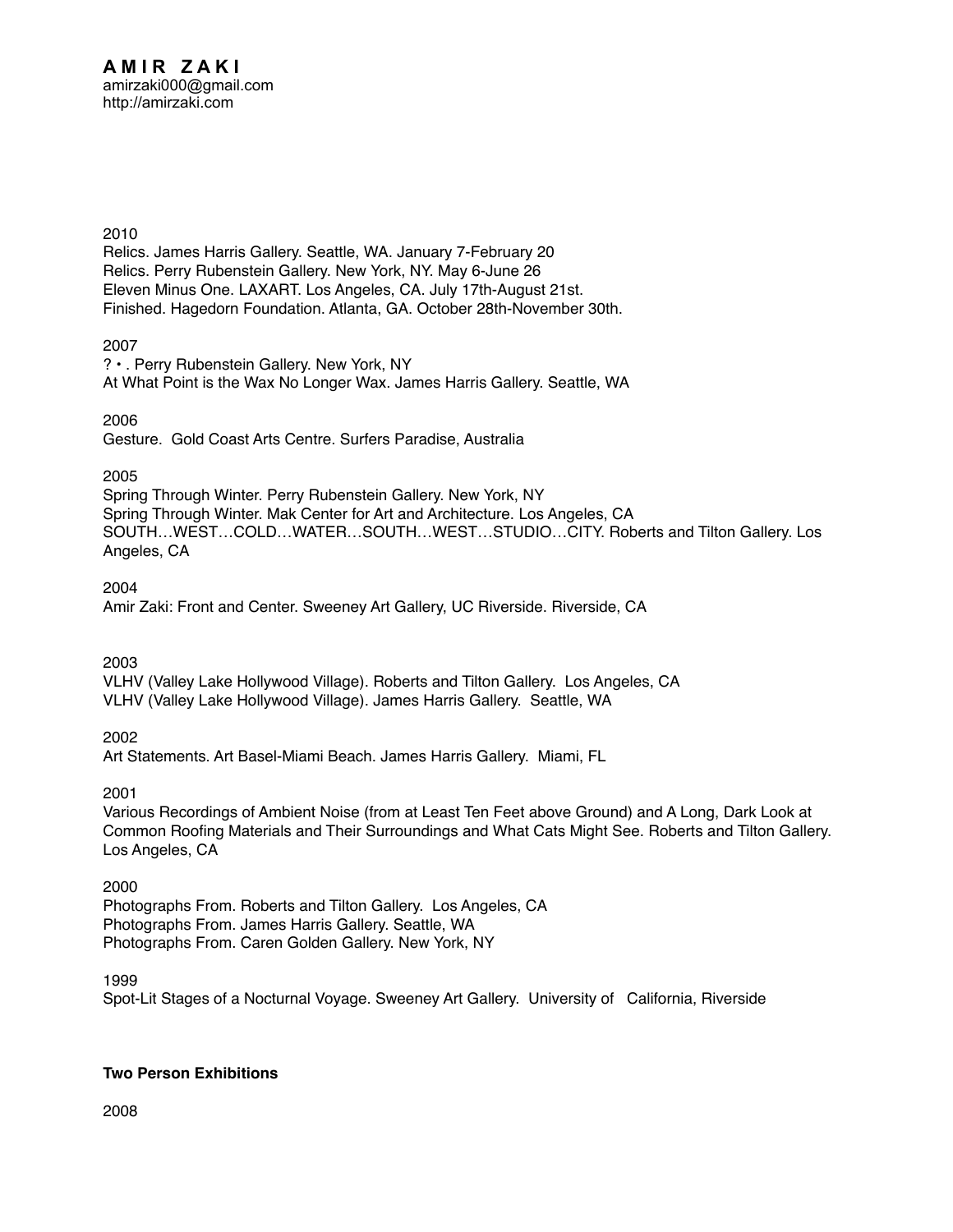[Amir Zaki and John Opera. Shane Campbell Gallery. Chicago, Il](http://amirzaki.net/cv/BIB_I-B1.pdf)

# **Group Exhibitions**

2022

[Mapping the Sublime: Reframing Landscape in the 21st Century. Brand Library & Art Center. Glendale, CA.](http://amirzaki.net/cv/Bib_I-C72.pdf)  [April 2nd - June 11th.](http://amirzaki.net/cv/Bib_I-C72.pdf)

## 2021

[Golden Hour: California Photography from the Los Angeles County Museum of Art. Traveling Exhibition to 4](http://amirzaki.net/cv/Bib_I-C71.pdf)  [Museums in California. MOAH \(Museum of Art & History. Lancaster, CA. February 7th-May 9th.](http://amirzaki.net/cv/Bib_I-C71.pdf) [Riverside](http://riversideartmuseum.org/exhibits/golden-hour-california-photography-los-angeles-county-museum-art/)  [Art Museum. June 5th-September 26th.](http://riversideartmuseum.org/exhibits/golden-hour-california-photography-los-angeles-county-museum-art/)

## 2020

[Talking to a Stranger. James Harris Gallery. Seattle, WA. February 8th-March 21st.](http://amirzaki.net/cv/Bib_I-C65.pdf)

[To Bough and to Bend. Bridge Projects. Los Angeles, CA. March 11th - July 25th.](http://amirzaki.net/cv/Bib_I-C66.pdf) 

[The Gallery is Closed. Three Day Weekend. Organized by Dave Muller. Blum & Poe. Los Angeles, CA. April](http://amirzaki.net/cv/Bib_I-C67.pdf)  [25th-no closing date.](http://amirzaki.net/cv/Bib_I-C67.pdf) [Online.](https://blumandpoe.com/broadcasts/three_day_weekend_presents_the_gallery_is_closed)

[Pictures of Elsewhere. Flag Art Foundation. New York, NY. May 29th. Instagram Exhibition guest curated by](http://amirzaki.net/cv/Bib_I-C68.pdf)  [Kamrooz Aram.](http://amirzaki.net/cv/Bib_I-C68.pdf) 

[Beauty Within Reach. Compound LBC. Long Beach, CA. July 12th. Instagram Exhibition curated by Lauri](http://amirzaki.net/cv/Bib_I-C69.pdf)  [Firstenberg.](http://amirzaki.net/cv/Bib_I-C69.pdf) [Online](https://www.instagram.com/p/CCt9QPPJlC0/).

[Between Worlds. Edward Cella Art + Architecture. Los Angeles, CA. July 13th - December 31st.](http://amirzaki.net/cv/Bib_I-C70.pdf) [Website](https://edwardcella.com/exhibition/182/installation_views/29177).

# 2019

[20/20: A 20th Anniversary Survey. James Harris Gallery. Seattle, WA. June 8th-August 17th.](http://amirzaki.net/cv/Bib_I-C63.pdf)  [Innovation at the Intersection of Science, Technology, and Photography. Photographic Center Northwest.](http://amirzaki.net/cv/Bib_I-C64.pdf)  [Seattle, WA. September 19th - December 15th.](http://amirzaki.net/cv/Bib_I-C64.pdf) [Website](http://pcnw.org/gallery/exhibitions/).

# 2018

[Four-Dimensional Universe. Edward Cella Gallery. Culver City. CA. September 8th-November 3rd.](http://amirzaki.net/cv/Bib_I-C60.pdf) [Eye of the World: Shots of Dalian. Dalian Modern Museum. Dalian, China. September 23rd-30th.](http://amirzaki.net/cv/Bib_I-C61.pdf) [Forsaken Utopias: Photographs from the OCMA Permanent Collection. Orange County Museum of Art](http://amirzaki.net/cv/Bib_I-C62.pdf)  [OCMAExpand. Santa Ana, CA. October 6th, 2018-March 17th, 2019.](http://amirzaki.net/cv/Bib_I-C62.pdf)

#### 2017

[By the River. ACME. Los Angeles, CA. January 14th-February 18th.](http://amirzaki.net/cv/Bib_I-C58.pdf)

[#1. Grant Wahlquist Gallery. Portland, ME. May 26th-July 1st.](http://amirzaki.net/cv/Bib_I-C59.pdf) 

#### 2016

[Farewell Eden. Stuart Haaga Gallery. Flintridge, CA. January 19th-April 3rd.](http://amirzaki.net/cv/Bib_I-C54.pdf) 

[We Were Here: Absence of the Figure. Orange County Museum of Art. Newport Beach, CA. April 1st-July](http://amirzaki.net/cv/Bib_I-C55.pdf)  [2nd.](http://amirzaki.net/cv/Bib_I-C55.pdf)

[Defying Darkness: Photography at Night. Museum of Photographic Arts. San Diego, CA. June 4th-October](http://amirzaki.net/cv/Bib_I-C56.pdf)  [2nd.](http://amirzaki.net/cv/Bib_I-C56.pdf)

[Passage. ACME. Los Angeles, CA. August 6th-September 17th.](http://amirzaki.net/cv/Bib_I-C57.pdf)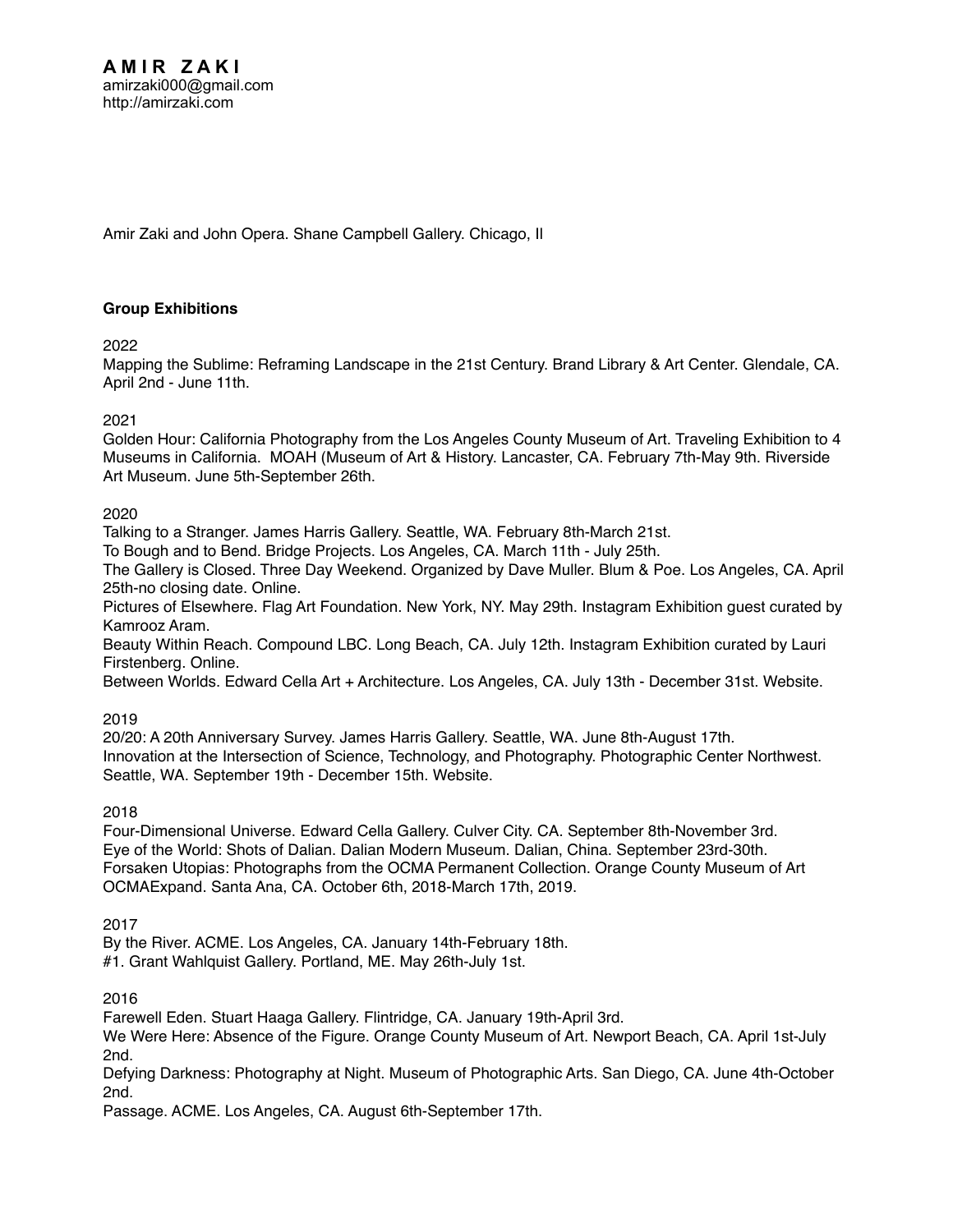[Binding Image. Pop-up Gallery @ Tetterode. Amsterdam, Netherlands. February 8th-16th.](http://amirzaki.net/cv/Bib_I-C52.pdf) [Lay of the Land. Von Lintel Gallery. Culver City, CA. March 22nd-May 10th.](http://amirzaki.net/cv/Bib_I-C50.pdf) *[20 Years of ACME. ACME. Gallery. Los Angeles, CA. September 6th-October 4th.](http://amirzaki.net/cv/Bib_I-C51.pdf)*  [Being Here and There. Museum of Art and History. Lancaster, CA. November 22nd, 2014 - January 11th,](http://amirzaki.net/cv/Bib_I-C53.pdf)  [2015.](http://amirzaki.net/cv/Bib_I-C53.pdf)

2013

[Being Here. Andi Campognone Projects. Pomona, CA. February 9th-April 27th.](http://amirzaki.net/cv/Bib_I-C46.pdf) [Focal Points. Madison Museum of Contempoary Art. Madison, WI. May 18th-September 1st.](http://amirzaki.net/cv/Bib_I-C47.pdf) [Something about a Tree. Flag Art Foundation. NY. July 10th-September 7th.](http://amirzaki.net/cv/Bib_I-C48.pdf)  [Landscape into Abstraction. Orange County Museum of Art. CA. December 15th 2013- March 9th 2014.](http://amirzaki.net/cv/Bib_I-C49.pdf)

## 2012

[Devouring Time. Western Bridge. Seattle, WA. February 17th-April 7th.](http://amirzaki.net/cv/Bib_I-C42.pdf)

[In Spite of Their Defeat. Greene Exhibitions. Culver City, CA. June 9th-July 17th](http://amirzaki.net/cv/Bib_I-C43.pdf)

[Grounded. James Harris Gallery. Seattle, WA. July 12th-August 24th.](http://amirzaki.net/cv/Bib_I-C44.pdf) 

[Binding Image. Pop-up Gallery @ MUZYQ. Amsterdam, Netherlands. December 1st-December 22nd.](http://amirzaki.net/cv/Bib_I-C45.pdf)

## 2011

[The Digital Eye: Photographic Art in the Electronic Age. Henry Art Gallery. Seattle, WA. July 9th-September](http://amirzaki.net/cv/Bib_I-C39.pdf)  [25th.](http://amirzaki.net/cv/Bib_I-C39.pdf)

[Threefold: Selections from the Indie Photobook Library. Curated by Larissa Leclair, Shane Lavalette, and](http://amirzaki.net/cv/Bib_I-C40.pdf)  [George Slade. Photographic Resource Center at Boston University. Boston, MA. September 13th-November](http://amirzaki.net/cv/Bib_I-C40.pdf)  [12th.](http://amirzaki.net/cv/Bib_I-C40.pdf) 

[The Altered Landscape: Photographs of a Changing Environment. Nevada Museum of Art. Reno, NV.](http://amirzaki.net/cv/Bib_I-C41.pdf)  [September 24th, 2011- January 8th, 2012.](http://amirzaki.net/cv/Bib_I-C41.pdf)

# 2010

[The City Proper: Curated by James Welling. Margo Leavin Gallery. Los Angeles, CA. November 20th-](http://amirzaki.net/cv/Bib_I-C37.pdf)[December 15th.](http://amirzaki.net/cv/Bib_I-C37.pdf)

[Art Video-The Regional: Curated by Lauri Firstenberg. Art Basel Miami Beach. Miami Beach, FL. December](http://amirzaki.net/cv/Bib_I-C38.pdf)  [2nd-5th.](http://amirzaki.net/cv/Bib_I-C38.pdf)

2009

[Underwater. Western Bridge. Seattle, WA](http://amirzaki.net/cv/Bib_I-C36.pdf)

2008

[Utopia. Traveling Exhibition – Multiple venues. Photoespaña, Museu Berardo. Lisbon, Portugal. May-July,](http://amirzaki.net/cv/Bib_I-C33.pdf)  [2008. Fundación Municipal de Cultura, Valladolid, Spain. January-February, 2009.](http://amirzaki.net/cv/Bib_I-C33.pdf)  [Truthiness: Photography as Sculpture. California Museum of Photography. Riverside, CA](http://amirzaki.net/cv/Bib_I-C34.pdf) [Desertshore. Luckman Gallery. Cal State Los Angeles, Los Angeles, CA](http://amirzaki.net/cv/Bib_I-C35.pdf)

2007

[California Context. Madison Museum of Contemporary Art. Madison, WI](http://amirzaki.net/cv/Bib_I-C32.pdf) [Viewfinder. Henry Art Gallery. Seattle, WA](http://amirzaki.net/cv/Bib_I-C31.pdf) [Exit Music \(For a Film\). Grimm/Rosenfeld. Munich, Germany](http://amirzaki.net/cv/Bib_I-C30.pdf)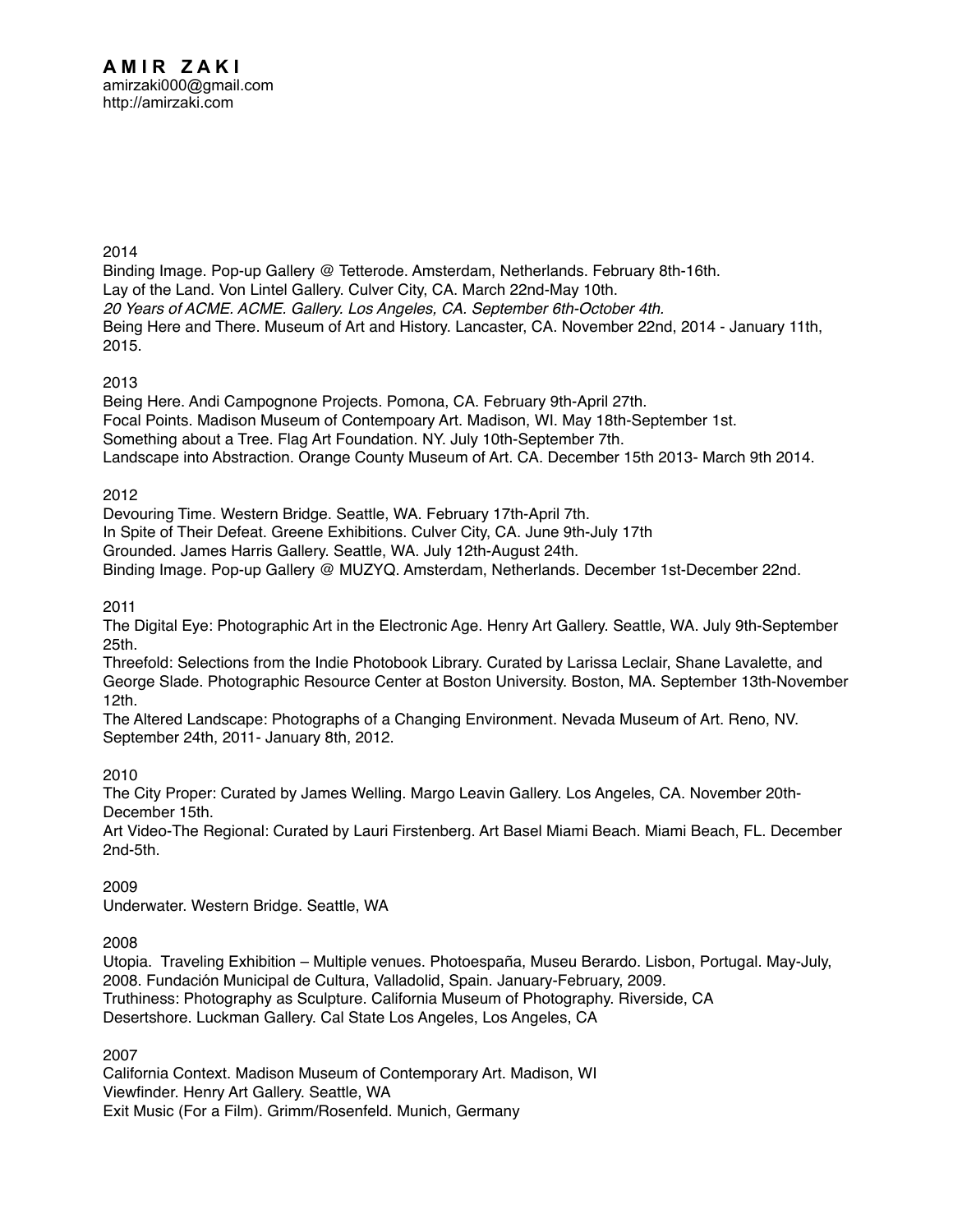[Imaging + Imagining California. Orange County Museum of Art. Newport Beach, CA](http://amirzaki.net/cv/Bib_I-C29.pdf)

# 2006

[Boys and Flowers. Western Bridge. Seattle, WA](http://amirzaki.net/cv/Bib_I-C24.pdf) [Façade. Soil Gallery. Seattle, WA](http://amirzaki.net/cv/Bib_I-C28.pdf) [Sub-Urbane. Rio Hondo College Art Gallery. Whittier, CA](http://amirzaki.net/cv/Bib_I-C25.pdf) [California Biennial. Orange County Museum of Art. Newport Beach, CA](http://amirzaki.net/cv/Bib_I-C26.pdf) [Suburban Escape: The Art of California Sprawl. San Jose Museum of Art. San Jose, CA](http://amirzaki.net/cv/Bib_I-C27.pdf)

# 2005

[The New City: Sub/Urbia in Recent Photography, Whitney Museum of American Art. New York, NY](http://amirzaki.net/cv/Bib_I-C19.pdf) [Empire Style. Art 2102. Los Angeles, CA](http://amirzaki.net/cv/Bib_I-C18.pdf) [Frontier. Roberts & Tilton. Los Angeles, CA](http://amirzaki.net/cv/Bib_I-C20.pdf) [Still, Things Fall from the Sky. California Museum of Photography. Riverside, CA](http://amirzaki.net/cv/Bib_I-C21.pdf) [Happenstance. Harris Lieberman Gallery. New York, NY](http://amirzaki.net/cv/Bib_I-C22.pdf) [James D. Phelan Art Award in Photography. SF Cameraworks. San Francisco, CA](http://amirzaki.net/cv/Bib_I-C23.pdf)

# 2004

[Direct Exposure: Perspectives on the Southern California Landscape, Ontario International Airport. Ontario,](http://amirzaki.net/cv/Bib_I-C17.pdf)  [CA.](http://amirzaki.net/cv/Bib_I-C17.pdf)

# 2002

New Additions to the Curiously Strong Collection, New Museum of Contemporary Art. New York, NY [For Real, The Pittsburgh Cultural Trust. Pittsburgh, PA](http://amirzaki.net/cv/Bib_I-C14.pdf) New Additions to the Curiously Strong Collection, Los Angeles Contemporary Exhibitions. Los Angeles, CA Majestic Sprawl, Pasadena Museum of California Art. Pasadena, CA [Caught, Montserrat College of Art. Beverly, MA](http://amirzaki.net/cv/Bib_I-C11.pdf) [Anti-form, Center for Contemporary Photography. Kansas City, MO](http://amirzaki.net/cv/Bib_I-C13.pdf)

2001

Friends of the West, Santa Barbara Museum of Art. Santa Barbara, CA [Vision Embraces the World, Echo Park Projects. Los Angeles, CA](http://amirzaki.net/cv/Bib_I-C9.pdf) 

2000

[Scanner, CCAC Oliver Art Center. Oakland, CA](http://amirzaki.net/cv/Bib_I-C7.pdf) Legal Paper Show, Beyond Baroque. Venice, CA

1999

[Take a Walk Around the Room, Tularosa Dr., Los Angeles, CA](http://amirzaki.net/cv/Bib_I-C6.pdf) [MFA Thesis Exhibition, UCLA Wight Art Gallery. Los Angeles, CA.](http://amirzaki.net/cv/Bib_I-C5.pdf) CAA / MFA Juried Exhibition , Los Angeles Municipal Art Gallery. Los Angeles, CA

1998

*Home* , Los Angeles Culture Net. Internet Project : www.lacn.org

1997

*Malibu Sex Party* , Purple Fine Art. Venice, CA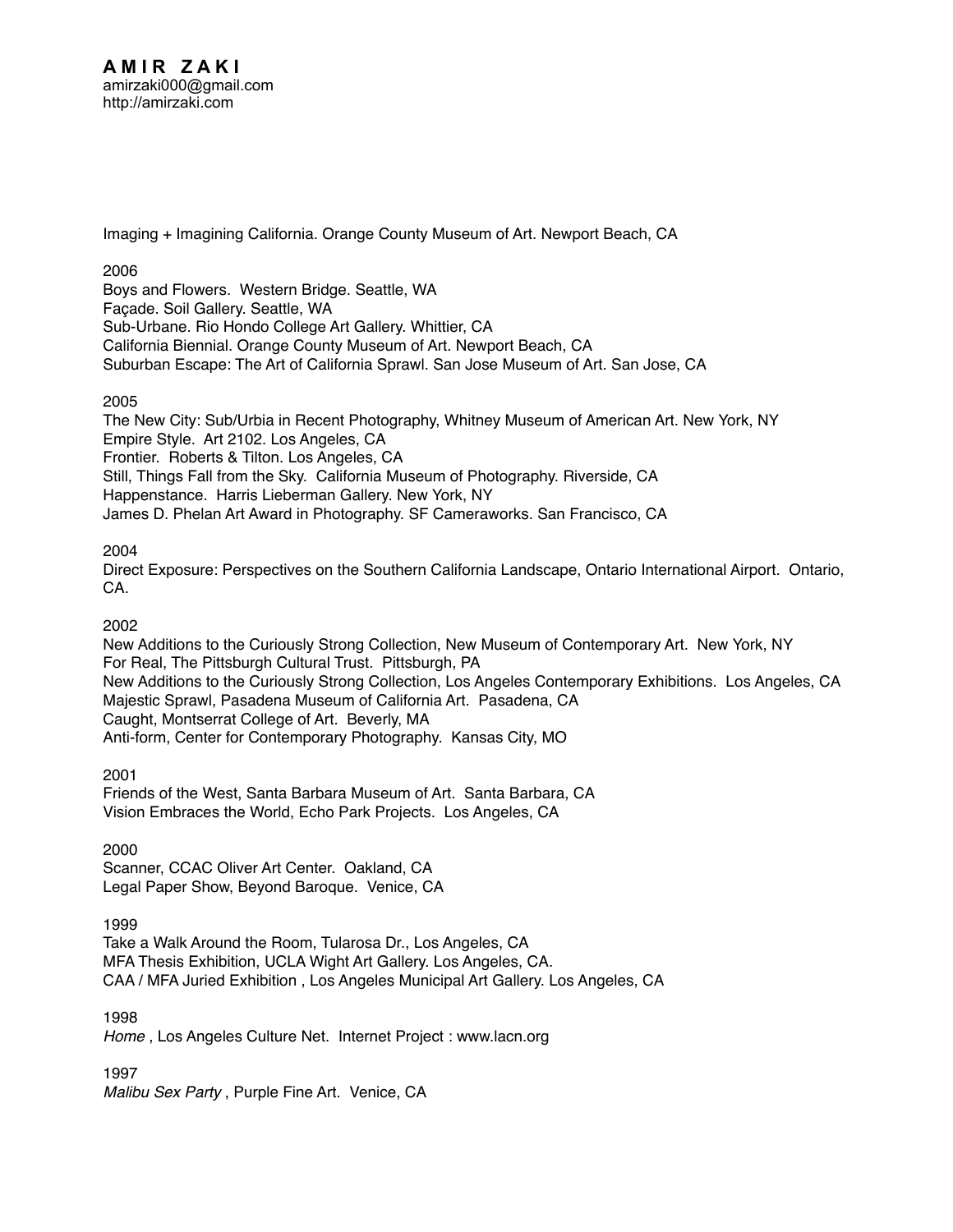1996

[Thesis Exhibition, Sweeney Art Gallery. Riverside, CA](http://amirzaki.net/cv/Bib_I-C1.pdf)

# **Projects, Commissions, Curated Exhibitions, and Writing**

2021

[5 Minutes. Interviews with Artists by MFA Candidates. University of Oregon. Printed booklet. Interview](http://amirzaki.net/cv/Bibliography_III-D2.pdf)  [excerpt taken from the question and answer portion of a lecture I was invited to give. Pages 58-61.](http://amirzaki.net/cv/Bibliography_III-D2.pdf)  [Hardcopy](http://amirzaki.net/cv/Bibliography_III-D2.pdf) and [Downloadable PDF.](http://fivemin.org/wp-content/uploads/2021/11/UO21_5Minutes_Digital.pdf)

2020

[Ray Barbee: In Full View. Curated Exhibition. UC Riverside Culver Center of the Arts. February 1st-July 5th](http://amirzaki.net/cv/Bib_I-F3.pdf). [Where We Read. Crowdsourced participatory photography project in collaboration with OCMA \(Orange](http://amirzaki.net/cv/Bib_I-D17.pdf)  [County Museum of Art\). Participants submit a pair of photographs depicting the spaces in which they read.](http://amirzaki.net/cv/Bib_I-D17.pdf)  [Project culminated in both social media and web-based presentations.](http://amirzaki.net/cv/Bib_I-D17.pdf) [Website](https://www.tumblr.com/blog/view/where-we-read). [Drumskull: Interlocked. Vinyl record cover art for a UK based electronic band. Reproduction of two](http://amirzaki.net/cv/Bib_I-D18.pdf)  [photographs \(cover and gatefold\).](http://amirzaki.net/cv/Bib_I-D18.pdf) [Website](https://seagrave.bandcamp.com/album/interlocked).

# 2019

[Empty Vessel - Documentary Film. A short documentary film was made about my project Empty Vessel.](https://www.youtube.com/watch?v=YzpRxtKBku8&feature=youtu.be)  [Directed by Aaron Khaw.](https://www.youtube.com/watch?v=YzpRxtKBku8&feature=youtu.be) 

# 2018

[A Machine Wrote this Song is a book of poetry written by Jennifer Hayashida. My photograph was used on](http://amirzaki.net/cv/Bib_I-D15.pdf)  [the front and back cover of the book. Published by Gramma Poetry. Seattle, Washington.](http://amirzaki.net/cv/Bib_I-D15.pdf) 

# 2015

[Original text written for the California Museum of Photography exhibition pamphlet to accompany a](http://amirzaki.net/cv/Bib_I-D14.pdf)  [photograph by Sharon Lockhart as part of the museum's Flash series.](http://amirzaki.net/cv/Bib_I-D14.pdf) 

2014

[Public Display #3. Invited to design a digital book/catalog of original works available to view online and for](http://amirzaki.net/cv/Bib_I-D12.pdf)  [end-user printing. Published by Public Access Journal. January 15th.](http://amirzaki.net/cv/Bib_I-D12.pdf)

[The Sevens. Invitational contribution to an online project hosted by artist Mark Alice Durant on the website](http://amirzaki.net/cv/Bib_I-D13.pdf)  [Saint Lucy. September 1st.](http://amirzaki.net/cv/Bib_I-D13.pdf)

#### 2013

[Flash. One photograph exhibited and gallery guide brochure produced. Curated and original essay by](http://amirzaki.net/cv/Bib_I-D11.pdf)  [Joanna Szupinska-Myers. California Museum of Photography. Riverside, CA. June 1st-July 27th.](http://amirzaki.net/cv/Bib_I-D11.pdf)

# 2012

[One Picture/One Paragraph. Invitational contribution to an online project hosted by artist Mark Alice Durant](http://amirzaki.net/cv/Bib_I-D10.pdf)  [on the website Saint Lucy. January 10.](http://amirzaki.net/cv/Bib_I-D10.pdf)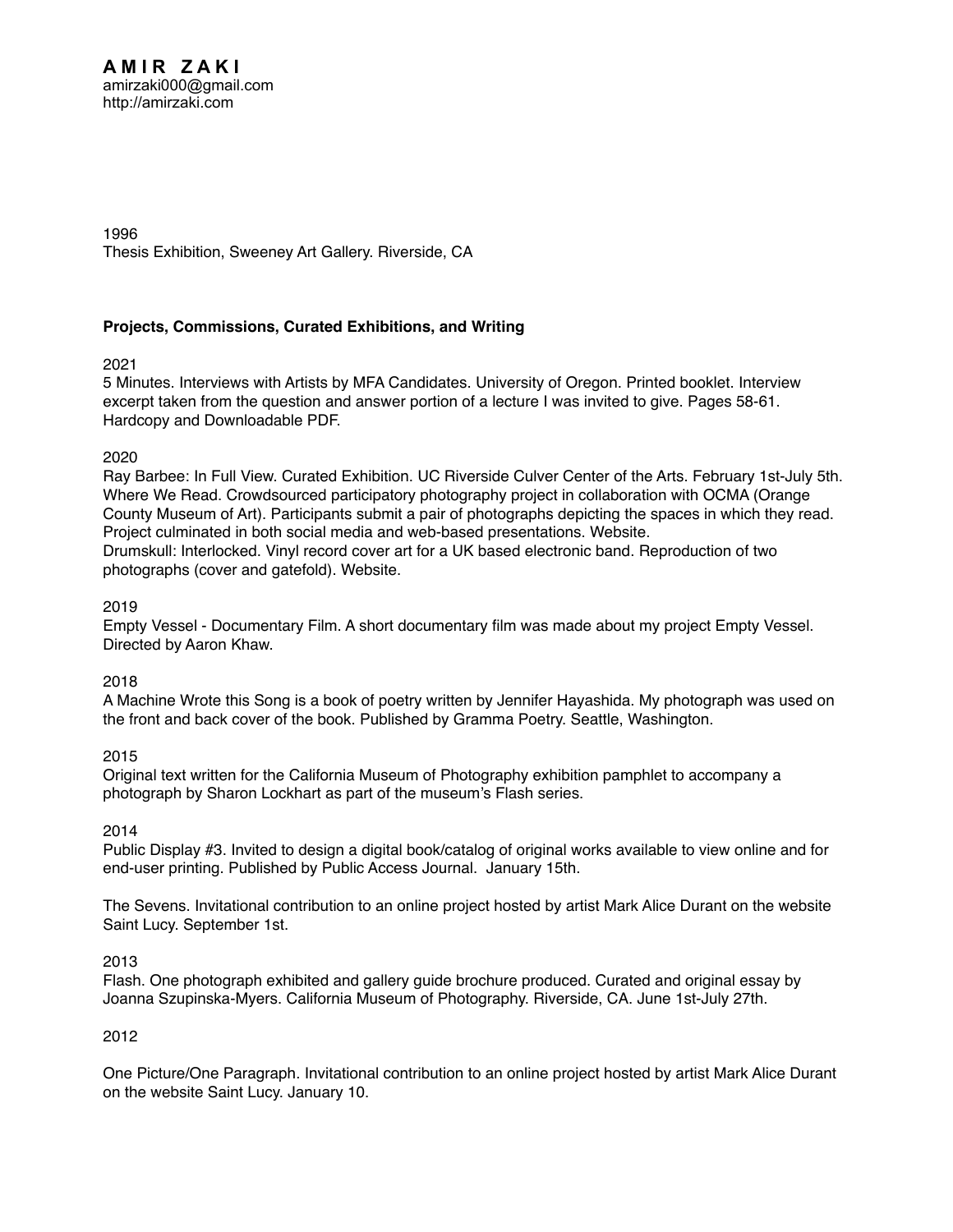[Creative Inneneinrichter Magazine. Images from 'Relics' series chosen for two design magazine covers, and](http://amirzaki.net/cv/Bib_I-D9.pdf)  [a website feature. German. September.](http://amirzaki.net/cv/Bib_I-D9.pdf) 

## 2009

[Amir Zaki Selects Vintage Photographs of Southern California, 1870-1950. A selection and re](http://amirzaki.net/cv/Bib_I-F2.pdf)[contextualization of historical photographs from a large archive.Steve Turner Contemporary. November](http://amirzaki.net/cv/Bib_I-F2.pdf)  [21st-December 19th. Los Angeles, CA.](http://amirzaki.net/cv/Bib_I-F2.pdf)

## 2008

[Words Without Pictures Essay Response. Original essay response entitled "Not Yet" commissioned by](http://amirzaki.net/cv/Bib_I-D8.pdf)  [Charlotte Cotton, curator of photography at LACMA, as part of an online critical discussion forum](http://amirzaki.net/cv/Bib_I-D8.pdf)  [surrounding issues of contemporary photography. January 3rd.](http://amirzaki.net/cv/Bib_I-D8.pdf)

[Wright Auction House Image Series. Commissioned project to photograph and respond to the Wright](http://amirzaki.net/cv/Bib_I-D7.pdf)  [Auction House's 60000 sq/ft warehouse space containing 20th century modernist furniture and art. Catalog](http://amirzaki.net/cv/Bib_I-D7.pdf)  [reproduces 7 original works. Chicago, IL.](http://amirzaki.net/cv/Bib_I-D7.pdf)

## 2006

[Mouvement Magazine: l'indisciplinaire des arts vivants. Project featuring a double page reproduction of a](http://amirzaki.net/cv/Bib_I-D6.pdf)  [photograph. July-September. Pages 134-135](http://amirzaki.net/cv/Bib_I-D6.pdf)

# 2005

[Amir Zaki: Billboard Project. Mak Center for Art and Architecture / City of West Hollywood. West Hollywood,](http://amirzaki.net/cv/Bib_I-D2.pdf)  [CA. January-June](http://amirzaki.net/cv/Bib_I-D2.pdf)

[Domus Magazine. Artist project. Portfolio feature and cover of magazine. Issue #885. October. Tripartite](http://amirzaki.net/cv/Bib_I-D3.pdf)  [cover and Pages 32-35.](http://amirzaki.net/cv/Bib_I-D3.pdf)

[Grazia Magazine \(Italian Version\). Photographs of the Walker Art Center, Minneapolis, Minnesota - new](http://amirzaki.net/cv/Bib_I-D4.pdf)  [extension by architects Herzog and de Meuron. Issue 43. October, 25th, 2005. Pages 119-122.](http://amirzaki.net/cv/Bib_I-D4.pdf) [Ripe Magazine. Artist project. Juried selection of images. Issue: Open. November. Page 11](http://amirzaki.net/cv/Bib_I-D5.pdf)

2004

[Brown Constructions. Curated Exhibition. Lemon Sky Projects. Miami Beach, FL](http://amirzaki.net/cv/Bib_I-F1.pdf)

# **Monographs, Anthologies, and Books**

2022

[Building + Becoming. X Artists' Books and DoppelHouse Press. Los Angeles. Hardcover. Double Gatefold.](http://amirzaki.net/cv/Bib_I-E10.pdf)  [272 pages. Survey Monograph. Includes an interview conducted by Corrina Peipon and an essay by](http://amirzaki.net/cv/Bib_I-E10.pdf)  [Jennifer Ashton and Walter Benn Michaels.](http://amirzaki.net/cv/Bib_I-E10.pdf)

2019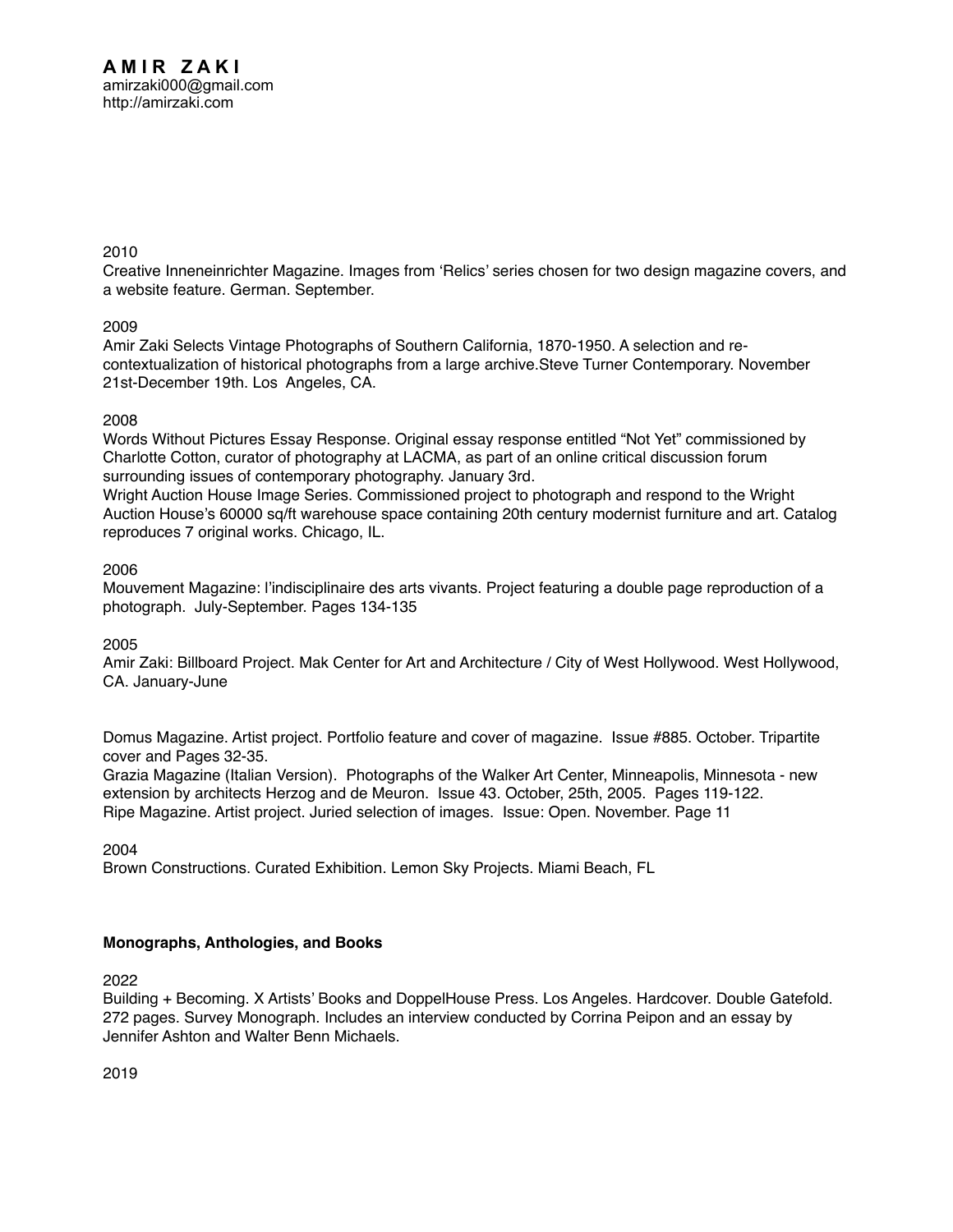[California Concrete: A Landscape of Skateparks. Monograph. Merrell Publishers. London & New York.](http://amirzaki.net/cv/Bib_I-E9.pdf)  [Hardcover. 128 pages. Includes Essays by Los Angeles based architect Peter Zellner and legendary](http://amirzaki.net/cv/Bib_I-E9.pdf)  [professional skateboarder Tony Hawk.](http://amirzaki.net/cv/Bib_I-E9.pdf) 

## 2018

[The Eye of the World: Shots of Dalian. China Photographic Publishing House. Beijing, China. Pages](http://amirzaki.net/cv/Bib_I-E8.pdf)  [138-161.](http://amirzaki.net/cv/Bib_I-E8.pdf)

## 2015

[Both Sides of Sunset: Photographing Los Angeles. Metropolis Books, ARTBOOK, D.A.P., NY. Pages](http://amirzaki.net/cv/Bib_I-E6.pdf)  [141,192,222,276.](http://amirzaki.net/cv/Bib_I-E6.pdf)

[Photography is Magic. Charlotte Cotton. Aperture. Pages 240-243.](http://amirzaki.net/cv/Bib_I-E7.pdf) 

## 2010

[Eleven Minus One. Monograph. Co-published by LAXART and Eighth Veil. Los Angeles, CA](http://amirzaki.net/cv/Bib_I-E5.pdf) [The Digital Eye. Anthology. Prestel Verlag. Munich, Berlin, London, New York. Pages 166-167](http://amirzaki.net/cv/bib_I-E4.pdf)

## 2009

[Words Without Pictures. Book. LACMA \(Los Angeles County Museum of Art\). Transcription of artist talk and](http://amirzaki.net/cv/Bib_I-Wordswithoutpictures.pdf)  [panel discussion, as well as publication of original essay. Los Angeles, CA. Pages 48-51, 103-117.](http://amirzaki.net/cv/Bib_I-Wordswithoutpictures.pdf)

#### 2006

[Vitamin Ph.: New Perspectives in Photography. Anthology. Phaidon Press. London, England. Pages](http://amirzaki.net/cv/Bib_I-E3.pdf)  [328-329](http://amirzaki.net/cv/Bib_I-E3.pdf) 

2005

[Expanding the Center: Walker Art Center and Herzog and de Meuron. Book. Distributed Art Publishers. New](http://amirzaki.net/cv/Bib_I-E2.pdf)  [York, NY. Page 14](http://amirzaki.net/cv/Bib_I-E2.pdf)

2003

[Amir Zaki. VLHV \(Valley Lake Hollywood Village\) Monograph. Co-published by Roberts and Tilton, and](http://amirzaki.net/cv/Bib_I-E1.pdf)  [James Harris Gallery. Los Angeles, CA](http://amirzaki.net/cv/Bib_I-E1.pdf) 

# **Catalogs for Exhibitions**

2022

[Mallinson, Constance. Mapping the Sublime: Reframing Landscape in the 21st Century. Curated by](http://amirzaki.net/cv/Bibliography_II-C19.pdf)  [Lawrence Gipe and Beth Davila Waldman. Brand Library & Art Center. Glendale, CA. April 2nd-June 11th.](http://amirzaki.net/cv/Bibliography_II-C19.pdf)  [Pages 24, 34.](http://amirzaki.net/cv/Bibliography_II-C19.pdf) 

2021

[No Author Noted. Golden Hour: California Photography from the Los Angeles County Museum of Art.](http://amirzaki.net/cv/Bibliography_II-C18.pdf)  [Traveling Exhibition to 4 California museums organized by LACMA. Pages 6-8.](http://amirzaki.net/cv/Bibliography_II-C18.pdf)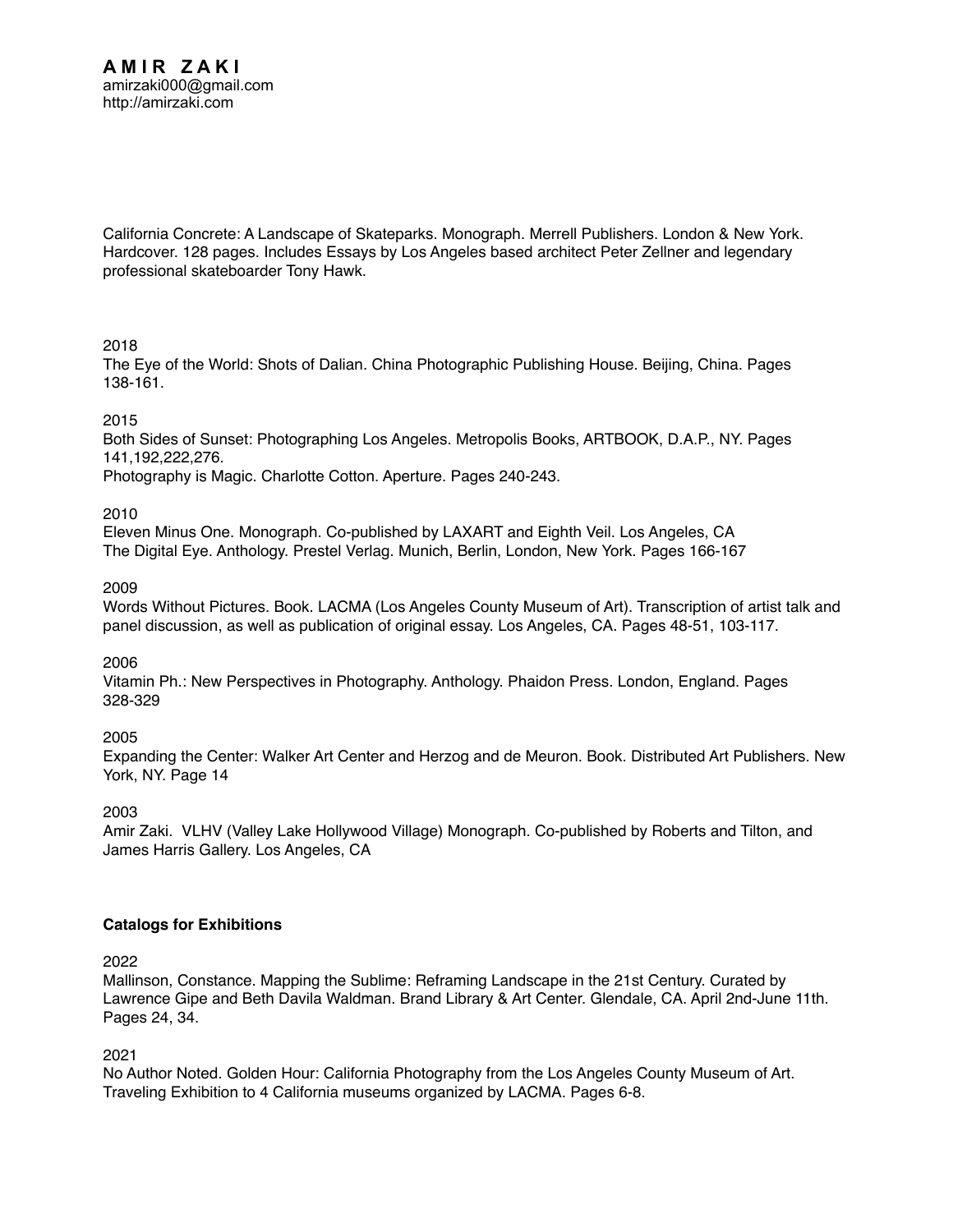2020

[No Author Notes. To Bough and to Bend. Bridge Projects. Los Angeles, CA. Pages 8, 45-46, 50.](http://amirzaki.net/cv/Bibliography_II-C17.pdf)

## 2019

[Stallings, Tyler. Empty Vessel. Frank M. Doyle Arts Pavilion. Curated by Tyler Stallings. Additional essay by](http://amirzaki.net/cv/Bibliography_II-C16.pdf)  [Corrina Peipon. Pages 1-20.](http://amirzaki.net/cv/Bibliography_II-C16.pdf)

# 2018

[No Author Noted. The First "Belt and Road" International Ocean City Cultural Photo Week of Dalian, China.](http://amirzaki.net/cv/Bibliography_II-C14.pdf)  [Dalian Modern Museum. Dalian, China. Pages 84-85.](http://amirzaki.net/cv/Bibliography_II-C14.pdf) 

[Coblentz, Cassandra. Forsaken Utopias: Photographs from the OCMA Permanent Collection. Co-curated by](http://amirzaki.net/cv/Bibliography_II-C15.pdf)  [Rodrigo Valenzuela. Pages 17-20.](http://amirzaki.net/cv/Bibliography_II-C15.pdf) 

#### 2014

[Khalsa, Sant. Being Here and There. Museum of Art and History. Lancaster, CA. Pages 60-61.](http://amirzaki.net/cv/Bibliography_II-C13.pdf)

## 2013

[Cameron, Dan. California Landscape into Abstraction. Orange County Museum of Art. Newport Beach, CA.](http://amirzaki.net/cv/Bibliography_II-C12.pdf)  [Pages 54-55.](http://amirzaki.net/cv/Bibliography_II-C12.pdf)

# 2011

[Firstenberg, Lauri. LAXART 5. LAXART. Culver City, CA. Page 88.](http://amirzaki.net/cv/Bibliography_II-C10.pdf) [Wolfe, Ann. The Altered Landscape. Nevada Museum of Art. Reno, NV. Page 228](http://amirzaki.net/cv/Bibliography_II-C11.pdf).

#### 2008

[Wombell, Paul. Utopia. Photoespana 08, Museu Berardo. Lisbon, Portugal. Pages 192-211.](http://amirzaki.net/cv/Bibliography_II-C8.pdf) [Stallings, Tyler. Truthiness: Photography as Sculpture. California Museum of Photography. Riverside, CA.](http://amirzaki.net/cv/Bibliography_II-C9.pdf)  [pp. 41-42](http://amirzaki.net/cv/Bibliography_II-C9.pdf)

#### 2007

[Lopez, Michelle. Exit Music \(For a Film\). Grimm/Rosenfeld. Munich, Germany. Includes an article and](http://amirzaki.net/cv/Bibliography_II-C6.pdf)  [interview. Pages 87-90.](http://amirzaki.net/cv/Bibliography_II-C6.pdf)  [Krajewski, Sara. Viewfinder. Henry Art Gallery. Seattle, WA. Page 11.](http://amirzaki.net/cv/Bibliography_II-C7.pdf)

# 2006

[Armstrong, Elizabeth; Gonzalez, Rita; Moss, Karen, California Biennial. Orange County Museum of Art.](http://amirzaki.net/cv/Bibliography_II-C4.pdf)  [Newport Beach, CA. Pages 35-45. Includes an additional article on my work by Jan Tumlir. Pages 168-171.](http://amirzaki.net/cv/Bibliography_II-C4.pdf) [Wolfe, Ann. Suburban Escape: The Art of California Sprawl. San Jose Museum of Art. San Jose, CA. Page](http://amirzaki.net/cv/Bibliography_II-C5.pdf)  [82.](http://amirzaki.net/cv/Bibliography_II-C5.pdf)

#### 2005

[Ennis, Ciara. Still, Things Fall from the Sky. California Museum of Photography. Riverside, CA. Page 2.](http://amirzaki.net/cv/Bibliography_II-C3.pdf)

2002

[Amir Zaki: Statements. Art Miami/Basel. Miami, FL. Pages 358-59.](http://amirzaki.net/cv/Bibliography_II-C1.pdf) [Donaldson, Laura. Caught. Montserrat College of Art. Beverly, MA. Page 3-4.](http://amirzaki.net/cv/Bibliography_II-C2.pdf)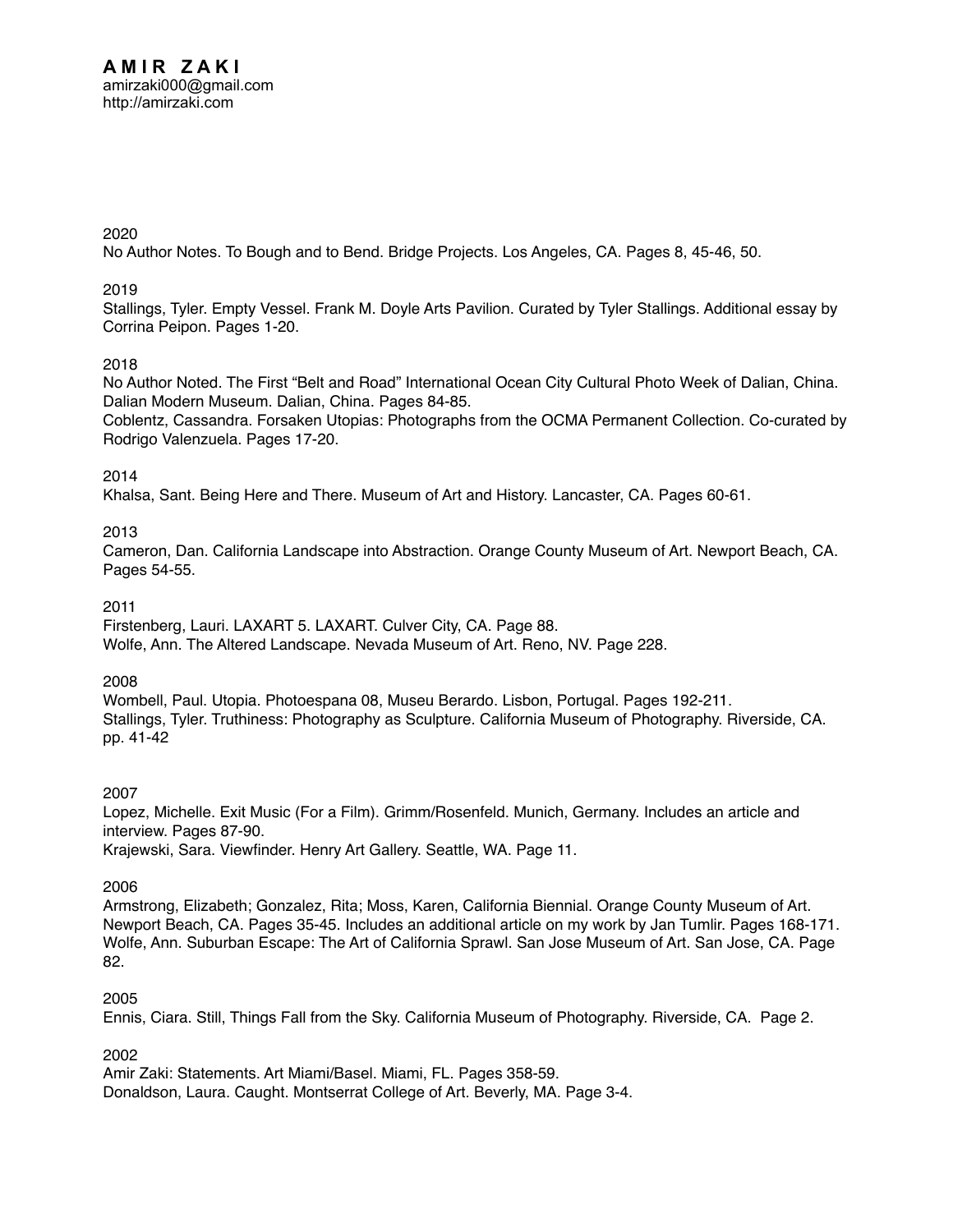#### **Press - Reviews**

2022

[Knight, Christopher. Why these photos of California's Coast are not what they seem. Los Angeles Times.](http://amirzaki.net/cv/Bibliography_II-A81.pdf)  [June 18th. Entertainment and Arts Section.](http://amirzaki.net/cv/Bibliography_II-A81.pdf) [Online](https://www.latimes.com/entertainment-arts/newsletter/2022-06-18/essential-arts-amir-zaki-pandemic-photography-essential-arts).

#### 2019

[Goldner, Liz. Empty Vessel exhibition highlights beauty and spirituality in the ordinary. Irvine Weekly.](http://amirzaki.net/cv/Bibliography_II-A79.pdf)  [November 13th. Volume 2, Number 2. Pages 3, 13-14. Hardcopy and](http://amirzaki.net/cv/Bibliography_II-A79.pdf) [Online](https://irvineweekly.com/empty-vessel-exhibition-highlights-beauty-and-spirituality-in-the-ordinary/). [Slocombe, Matthew. California Concrete: A Landscape of Skateparks. SPAB \(Society for the Protection of](http://amirzaki.net/cv/Bibliography_II-A80.pdf)  [Ancient Buildings, UK\). Book Review. Winter Issue. Page 67.](http://amirzaki.net/cv/Bibliography_II-A80.pdf)

#### 2018

[Shaw, Michael. Amir Zaki. ArtScene. May 2018. Pages 18-19.](http://amirzaki.net/cv/Bibliography_II-A77.pdf)  [No Author Listed. Must-See Shows. Artforum Online. April.](http://amirzaki.net/cv/Bibliography_II-A78.pdf)

## 2017

[Pagel, David. Look closer at nature's many layers. Los Angeles Times. April 9th. Calendar Section F2.](http://amirzaki.net/cv/Bibliography_II-A75.pdf) [Michno, Christopher. Amir Zaki - ACME. Artillery Magazine. May/June issue. Page 51.](http://amirzaki.net/cv/Bibliography_II-A76.pdf)

2016

[Upchurch, Michael. Artist's 'hybrid photography' revels in essences, enigmas. The Seattle Times. November](http://amirzaki.net/cv/Bibliography_II-A74.pdf)  [11th. W+, Page 23.](http://amirzaki.net/cv/Bibliography_II-A74.pdf) 

2015

[Ollman, Leah. Images of Beauty and Mystery. Los Angeles Times. January 19th. Calendar Section E3.](http://amirzaki.net/cv/Bibliography_II-A70.pdf) [Zellen, Jody. Amir Zaki - Seeking Clarity. ArtScene. February.](http://amirzaki.net/cv/Bibliography_II-A71.pdf) [Michno, Christopher. Critic's Picks: Los Angeles. Art Ltd. January.](http://amirzaki.net/cv/Bibliography_II-A72.pdf)

[Finkel, Jori. Paris Photo Los Angeles Loses its International Accent. The Art Newspaper. May 4th. Online.](http://amirzaki.net/cv/Bibliography_II-A73.pdf)

#### 2014

[Senn, Evan. Inland Empire Artists Capture a Sense of 'Being Here'. KCET, Southern California Cultural](http://amirzaki.net/cv/Bibliography_II-A68.pdf)  [Journalism. April 25th.](http://amirzaki.net/cv/Bibliography_II-A68.pdf)

[Smith, Jennifer. MMoCA's Focal Points Photography Show Examines American Life from Many Angles. May](http://amirzaki.net/cv/Bibliography_II-A69.pdf)  [22nd.](http://amirzaki.net/cv/Bibliography_II-A69.pdf) 

#### 2013

[Myers, Holly. Architecture, nature in motion. Los Angeles Times. April 12th. Calendar Section D16.](http://amirzaki.net/cv/Bibliography_II-A66.pdf) [Johnson, Robin. Looking a Little Closer. Inland Empire Weekly. April 18th.](http://amirzaki.net/cv/Bibliography_II-A67.pdf) 

#### 2011

[Shaw, Michael. John Divola and Amir Zaki. Modern Painters. Review. November. Page 81.](http://amirzaki.net/cv/Bibliography_II-A64.pdf) [Leclair, Larissa. Amir Zaki: Eleven Minus One. GUP International Photography Magazine. Issue 31. Pages](http://amirzaki.net/cv/Bibliography_II-A65.pdf)  [10-11.](http://amirzaki.net/cv/Bibliography_II-A65.pdf)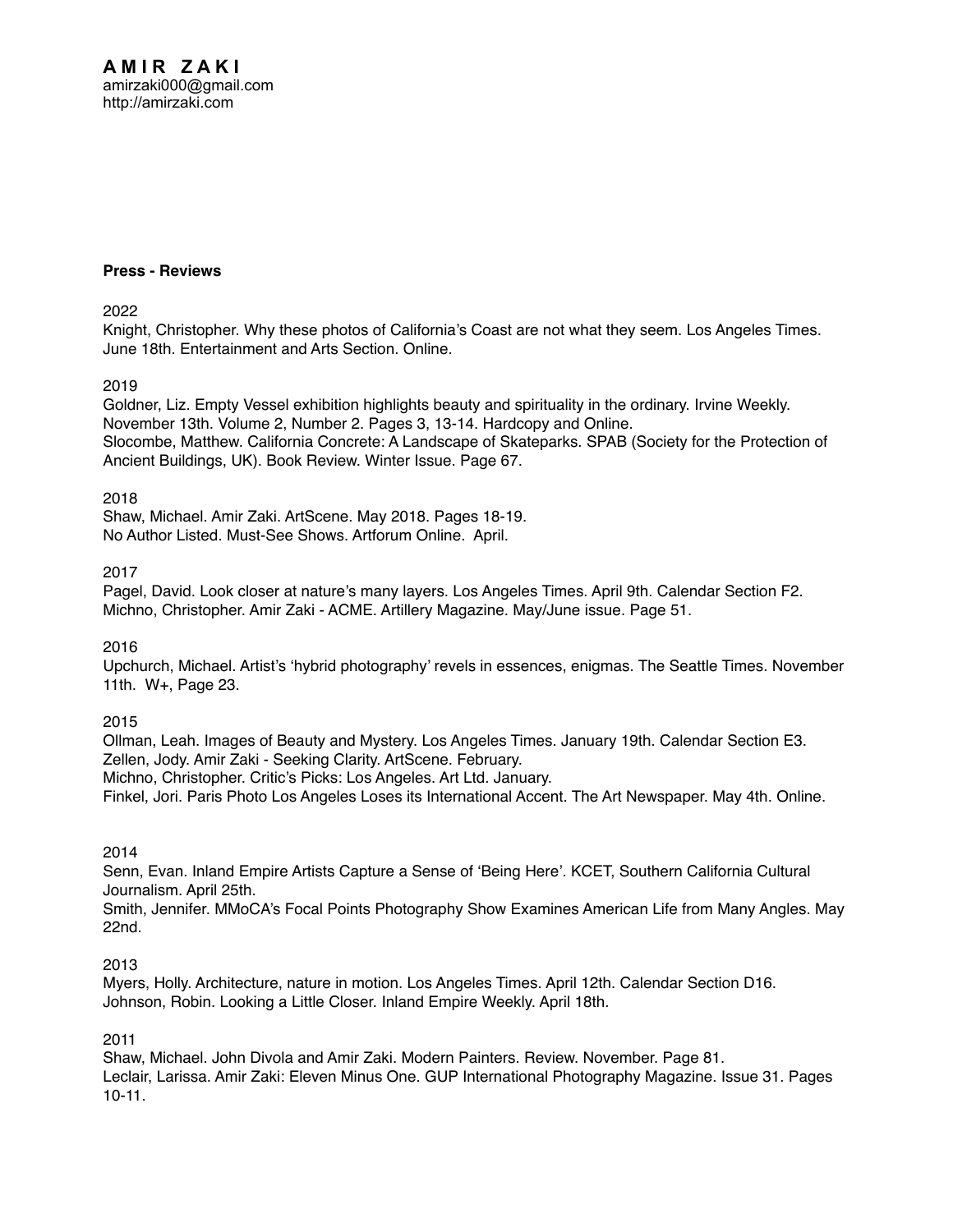[Faigan, Gary. The Art of Everyday Objects. KUOW Radio. Audio Feature. Seattle, WA. January 21st.](http://amirzaki.net/cv/Bibliography_II-A54.mp3)  [Faigan, Gary. Amir Zaki at James Harris and Katya Marritz at Zeitgeist Café. January 22nd.](http://amirzaki.net/cv/Bibliography_II-A55.pdf)

[Regen, Kyle. Yesterday the Stranger Suggested: Amir Zaki at the James Harris Gallery. January 13th.](http://amirzaki.net/cv/Bibliography_II-A56.pdf)

[Graves, Jen. California, Seattle, and Las Vegas. The Stranger. Volume 19, No. 18. January 14th-20th. Page](http://amirzaki.net/cv/Bibliography_II-A57.pdf)  [23.](http://amirzaki.net/cv/Bibliography_II-A57.pdf)

[Miller, Brian. Amir Zaki. Seattle Weekly. Calendar Section. January 13th.](http://amirzaki.net/cv/Bibliography_II-A58.pdf)

[Grima, Joseph. Architecture and Photography: Beach Types. DOMUS Magazine. May 31st. Review](http://amirzaki.net/cv/Bibliography_II-A59.pdf) and [Video Interview.](https://vimeo.com/18958366)

[Dykstra, Jean. Amir Zaki. Art in America. No. 9. October. Page 185.](http://amirzaki.net/cv/Bibliography_II-A60.pdf)

[Warchol, Kit. Amir Zaki. Modern Painters. Review. October. Page 70.](http://amirzaki.net/cv/Bibliography_II-A61.pdf)

[Zellen, Jody. Eleven Minus One by Amir Zaki and The Green of This Notebook by John Divola. Afterimage:](http://amirzaki.net/cv/Bibliography_II-A62.pdf)  [The Journal of Media Arts and Cultural Criticism. Review. November. Volume 38, Number 3. Page 27-28.](http://amirzaki.net/cv/Bibliography_II-A62.pdf) [Ollman, Leah. Taking Shots at Urban Landscape. Los Angeles Times. Review. Calendar Section, D21.](http://amirzaki.net/cv/Bibliography_II-A63.pdf)  [December 10th.](http://amirzaki.net/cv/Bibliography_II-A63.pdf)

## 2009

[Ollman, Leah. A Constructive Look into the Past. LA Times. December 11th. Calendar, D15.](http://amirzaki.net/cv/Bib_II-A53.pdf)

2008

[Cochran, Jessica. Gallery Watch. Chicago Social. January. Page 44.](http://amirzaki.net/cv/Bibliography_II-A50.pdf)

[Lang, Karissa. Art. New City. January 24th. Page 19.](http://amirzaki.net/cv/Bibliography_II-A51.pdf)

[Zellen, Jody. Amir Zaki. artUS. Issue 22, Spring. Page 31.](http://amirzaki.net/cv/Bibliography_II-A52.pdf)

# 2007

[Graves, Jen. At What Point is the Wax No Longer Wax?. artinfo.com. May 24th. Online.](http://amirzaki.net/cv/Bibliography_II-A44.pdf)

[Graves, Jen. At What Point is the Wax No Longer Wax?. The Stranger. May 23rd-30th. The Stranger](http://amirzaki.net/cv/Bibliography_II-A45.pdf)  [Suggests section.](http://amirzaki.net/cv/Bibliography_II-A45.pdf)

[Lippens, Nate. Amir Zaki's Photographs Give Depth to Artifice. Seattle Post-Intelligencer. May 17th. Theatre](http://amirzaki.net/cv/Bibliography_II-A46.pdf)  [and Fine Arts Section P-1.](http://amirzaki.net/cv/Bibliography_II-A46.pdf)

[Nelson, Christian. Looking vs. Seeing. The Daily of the University of Washington. August 1st. Arts Section.](http://amirzaki.net/cv/Bibliography_II-A47.pdf) [Schwendener, Martha. Amir Zaki. The New York Times. October 26th, Arts Section. Page B29](http://amirzaki.net/cv/Bibliography_II-A48.pdf) [Pence, Elizabeth. Viewfinder. artUS. Issue 20. Winter. Page 61.](http://amirzaki.net/cv/Bibliography_II-A49.pdf)

2006

[Pollack, Barbara. Happenstance. Time Out New York. Review. January 5th-11th. Page 80.](http://amirzaki.net/cv/Bibliography_II-A36.pdf)

[Glueck, Grace. The New City: Sub/Urbia in Recent Photography. New York Times. Review. January 6th.](http://amirzaki.net/cv/Bibliography_II-A37.pdf)  [Page E34.](http://amirzaki.net/cv/Bibliography_II-A37.pdf)

[No Author Noted. Happenstance. The New Yorker. Review. January 16th. Page 17.](http://amirzaki.net/cv/Bibliography_II-A38.pdf)

[Campagnola, Sonia. Focus on Los Angeles: Amir Zaki. Flash Art. January-February. No. 246. Page 75.](http://amirzaki.net/cv/Bibliography_II-A39.pdf) [Berwick, Carly. Happenstance. ARTnews Magazine. April. Page 146.](http://amirzaki.net/cv/Bibliography_II-A40.pdf)

[Frank, Peter. Still, Things Fall from the Sky. Artweek. Review. February. Pages 15-16.](http://amirzaki.net/cv/Bibliography_II-A41.pdf)

[Knight, Christopher. Forget 'isms' – Except Eclecticism. Los Angeles Times. Feature. October 1st, Section](http://amirzaki.net/cv/Bibliography_II-A42.pdf)  [E40.](http://amirzaki.net/cv/Bibliography_II-A42.pdf)

[Douglas, Theo. Let's Talk About Us. OC Weekly. October 5th. Volume 12, No. 5. Page 31.](http://amirzaki.net/cv/Bibliography_II-A43.pdf)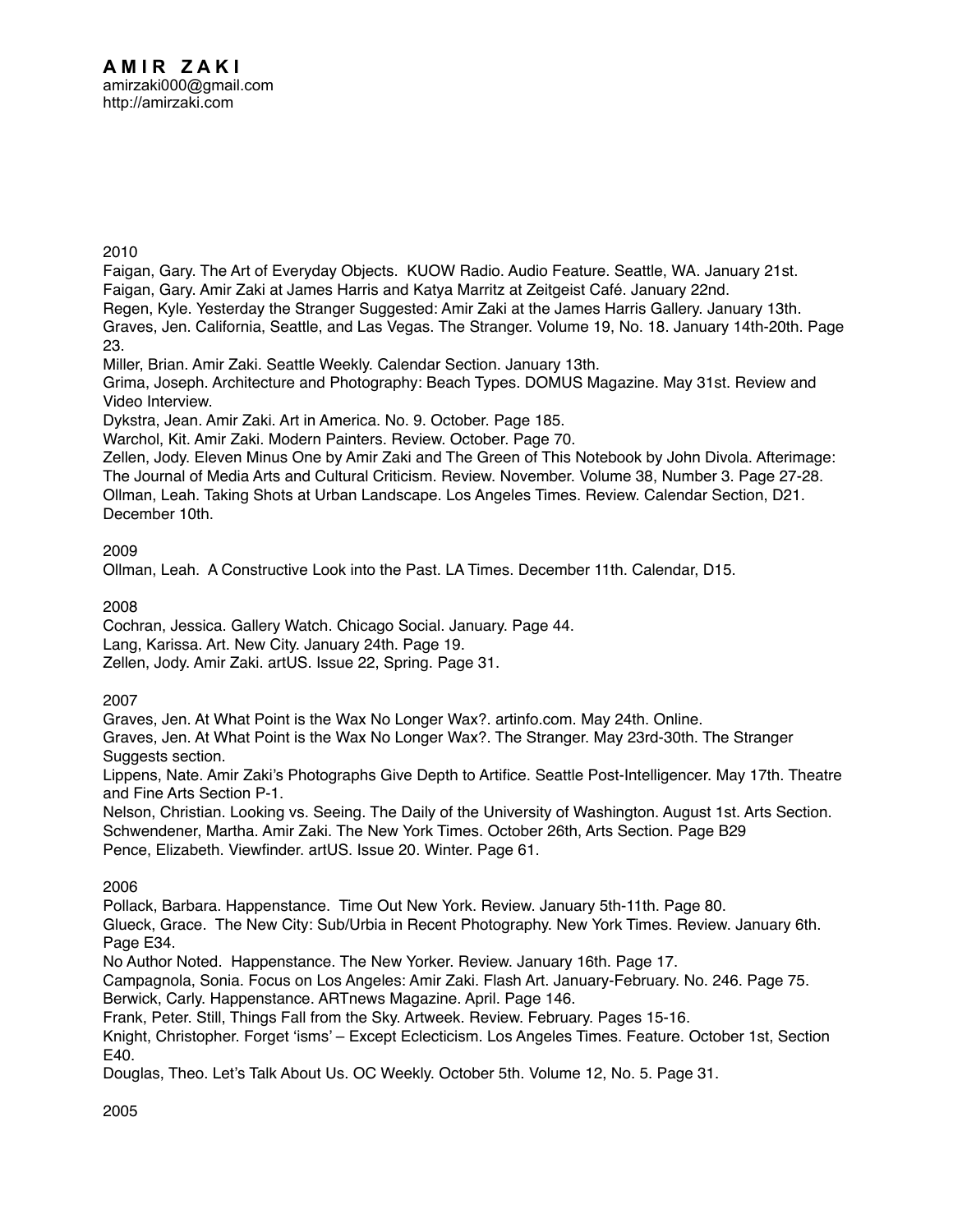[No Author Noted. Seeing the Suburbs through a Different Lens. Los Angeles Times. January 6th. Home](http://amirzaki.net/cv/Bibliography_II-A17.pdf)  [Section – F2.](http://amirzaki.net/cv/Bibliography_II-A17.pdf)

[Myers, Holly. A Dramatic Gaze up at the Hilltop. Los Angeles Times. Review. January 28th. Calendar](http://amirzaki.net/cv/Bibliography_II-A18.pdf)  [Section. E24.](http://amirzaki.net/cv/Bibliography_II-A18.pdf)

[Frank, Peter. Amir Zaki.. LA Weekly. Review: Pick of the Week. January 28 – February 3. Volume 27,](http://amirzaki.net/cv/Bibliography_II-A19.pdf)  [Number 10. Page 138.](http://amirzaki.net/cv/Bibliography_II-A19.pdf)

[No Author Noted. Amir Zaki: Spring Through Winter. artdaily.com. February. Online.](http://amirzaki.net/cv/Bibliography_II-A20.pdf)

[No Author Noted. Amir Zaki. Art Scene Magazine. February. Online.](http://amirzaki.net/cv/Bibliography_II-A21.pdf)

[Valentin, Jude. Amir Zaki's Powerful Photos Adorn Chelsea. New York Resident. Review. March 21. Page](http://amirzaki.net/cv/Bibliography_II-A22.pdf)  [42.](http://amirzaki.net/cv/Bibliography_II-A22.pdf)

[Schwendener, Martha. Amir Zaki. artforum.com. Review: Critic's Pick. April 10. Online at http://artforum.com.](http://amirzaki.net/cv/Bibliography_II-A23.pdf) [Aletti, Vince. Amir Zaki. The Village Voice. NYC Guide. April 20th-26th. Volume L, Number 16. Page 74.](http://amirzaki.net/cv/Bibliography_II-A24.pdf) [Tumlir, Jan. Amir Zaki. Artforum. Review. April. Page 195.](http://amirzaki.net/cv/Bibliography_II-A25.pdf)

[Zellen, Jody. Amir Zaki at the Mak Center and Roberts & Tilton. Artweek. Review. April. Page 22.](http://amirzaki.net/cv/Bibliography_II-A26.pdf) No Author Noted. *Amir Zaki.* Institute of Contemporary Art, University of Pennsylvania. Curatorial Hot Picks. April. Online.

[No Author Noted. Amir Zaki, Spring Through Winter. skuawk.com. April. Online.](http://amirzaki.net/cv/Bibliography_II-A28.pdf)

[Wood, Eve. Amir Zaki. Art Papers. Review. May/June. Page 55.](http://amirzaki.net/cv/Bibliography_II-A29.pdf)

[Pogrebin, Robin. Art/Architecture: The New City: Sub/Urbia in Recent Photography. New York Times.](http://amirzaki.net/cv/Bibliography_II-A30.pdf)  [Review. October 9th. Arts and Leisure section 2. Page 39](http://amirzaki.net/cv/Bibliography_II-A30.pdf)

[Muckenfuss, Mark. A Big Step. The Press Enterprise. Review. October 17th. Section D2.](http://amirzaki.net/cv/Bibliography_II-A31.pdf)

[Klara, Robert. Domestic Anxiety. Architecture Magazine. Review. November. Pages 32-33.](http://amirzaki.net/cv/Bibliography_II-A32.pdf)

[Ollman, Leah. 'Things Fall' but not Quite Together. Los Angeles Times. Review. November 23rd. Section](http://amirzaki.net/cv/Bibliography_II-A33.pdf)  [E24.](http://amirzaki.net/cv/Bibliography_II-A33.pdf)

[Cotter, Holland. Happenstance. The New York Times. Review. December 30, 2005. Arts Section B37.](http://amirzaki.net/cv/Bibliography_II-A34.pdf) [Isermann, Jim. The Artists' Artists. Artforum. Review: Best of 2005. December. Page 107.](http://amirzaki.net/cv/Bibliography_II-A35.pdf)

2004

[No Author Noted Brown Constructions. Miami New Times. November 12th.](http://amirzaki.net/cv/Bibliography_II-A16.pdf)

2003

[Hackett, Regina. Amir Zaki's photos of everyday scenes invite double takes. The Seattle Post-Examiner.](http://amirzaki.net/cv/Bibliography_II-A13.pdf)  [Review. January 10. Page 15.](http://amirzaki.net/cv/Bibliography_II-A13.pdf)

[Miller, Jeffrey. Age of Convenience: The Beauty of Monotony. The Stranger. Review. January 16-22. Page](http://amirzaki.net/cv/Bibliography_II-A14.pdf)  [32.](http://amirzaki.net/cv/Bibliography_II-A14.pdf)

[Frank, Peter. Amir Zaki.. LA Weekly. Review: Pick of the Week. January 31 – February 6. Page 117.](http://amirzaki.net/cv/Bibliography_II-A15.pdf)

# 2002

[McQuaid, Cate. Modern Art's North Shore Exposure. The Boston Globe. Review. March 28. Page D3](http://amirzaki.net/cv/Bibliography_II-A10.pdf) [Hoffman, Leslie. Skewed Perspectives. Pulp. Review. November 28th.](http://amirzaki.net/cv/Bibliography_II-A11.pdf) 

[Thomas, Mary. Artist's Make their Own Reality in Digital Realism. Pittsburgh Post-Gazette. December 7th.](http://amirzaki.net/cv/Bibliography_II-A12.pdf)  [Section C-7.](http://amirzaki.net/cv/Bibliography_II-A12.pdf)

2001

[Hainley, Bruce. Amir Zaki at Roberts and Tilton. Artforum. Review. November. Page 151.](http://amirzaki.net/cv/Bibliography_II-A9.pdf)

2000

[Hackett, Regina. Amir Zaki. Seattle Post-Intelligencer. Review, March 24. Page 22](http://amirzaki.net/cv/Bibliography_II-A3.pdf)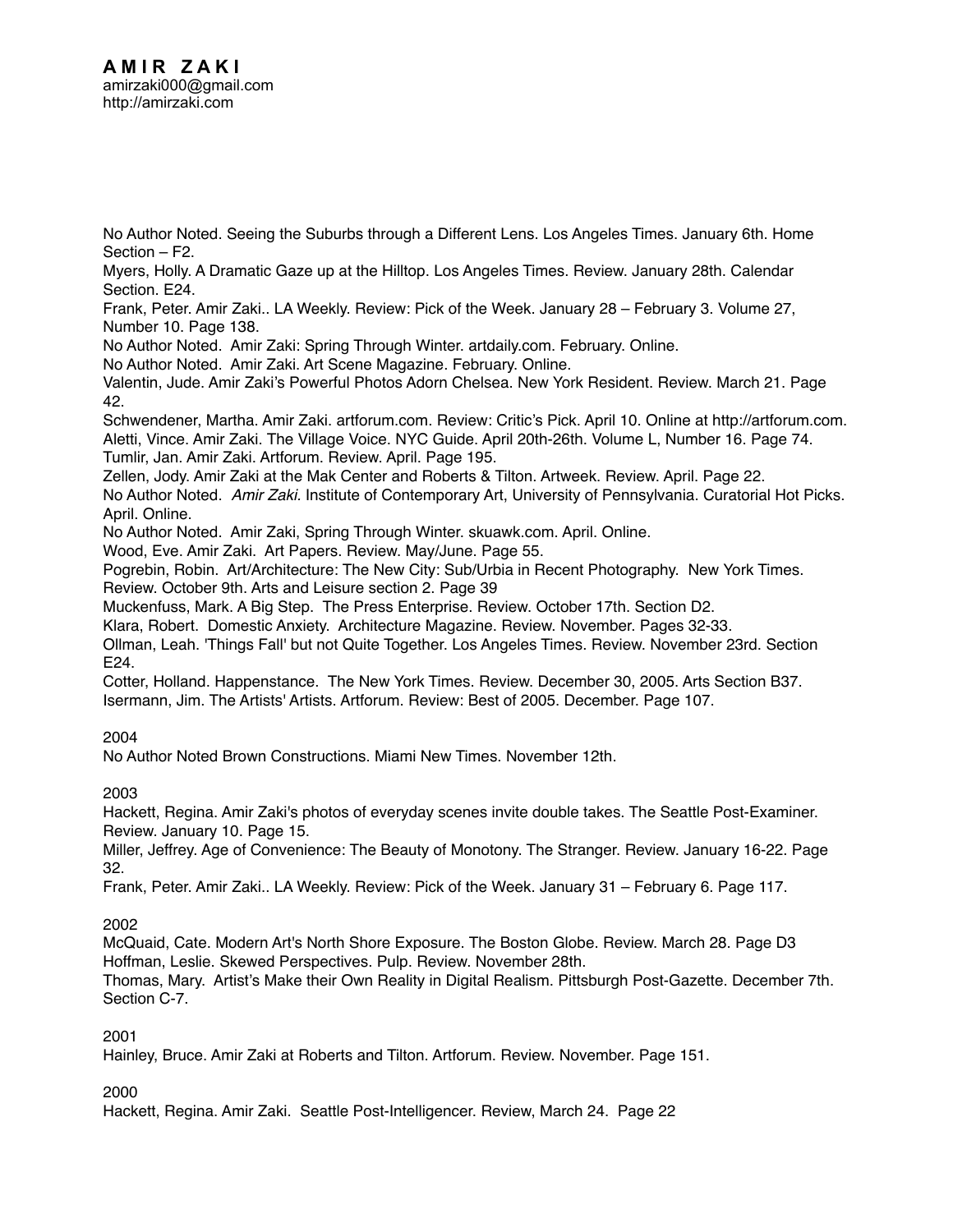[Hall, Emily. New Developments. The Stranger. Review, March 23-29. Page 33](http://amirzaki.net/cv/Bibliography_II-A4.pdf) [Zellen, Jody. Amir Zaki at Roberts and Tilton. Art Press. Review. September. Page 68](http://amirzaki.net/cv/Bibliography_II-A5.pdf) [No author noted. Amir Zaki. The New Yorker. June 5. Page 21.](http://amirzaki.net/cv/Bibliography_II-A6.pdf) [McGovern, Thomas. Amir Zaki at Roberts and Tilton. Artweek. Review. July/August. Page 85](http://amirzaki.net/cv/Bibliography_II-A7.pdf) [Cooper, Jacqueline. Amir Zaki at Roberts and Tilton,. New Art Examiner. Review. September. Page 61-62](http://amirzaki.net/cv/Bibliography_II-A8.pdf)

1999

[Chapman, Tenele. DARK. Highlander. Review, November 23rd. Volume 48, Issue 10. Section R-4](http://amirzaki.net/cv/Bibliography_II-A2.pdf).

1998

[Hainley, Bruce. Malibu Sex Party. Artforum. Review, February. Page 98.](http://amirzaki.net/cv/Bibliography_II-A1.pdf)

## **Press - Articles, Features, Interviews**

2022

[Linton, Meg. The Light Thief: A Self-Aware Modernist. OC Art Blog. January 25th](http://amirzaki.net/cv/Bibliography_II-B79.pdf). [Online.](https://www.ocartblog.com/2022/01/the-light-thief-a-self-aware-modernist/)

[No Author Noted. Mapping the Sublime at the Brand. ArtnowLA. April 13th.](http://amirzaki.net/cv/Bibliography_II-B80.pdf) [Online](https://artnowla.com/2022/04/13/mapping-the-sublime-at-the-brand/).

[Martinez, Sandra. Amir Zaki publishes 23 years of photography in new monograph, 'Building + Becoming'.](http://amirzaki.net/cv/Bibliography_II-B81.pdf)  [UC Riverside News. April 20th.](http://amirzaki.net/cv/Bibliography_II-B81.pdf) [Online.](https://news.ucr.edu/articles/2022/04/20/amir-zaki-publishes-23-years-photography-new-monograph-buildingbecoming)

[Rippy, Mike. Amir Zaki. Yield Magazine. Snite Museum of Art. University of Notre Dame. June 9th.](http://amirzaki.net/cv/Bibliography_II-B82.pdf) [Online.](https://www.yieldmagazine.org/content/interview-with-amir-zaki)

2021

[No Author Noted. Skate Parks: Photographs of Brutalist Recreational Landscapes in California. Skate](http://amirzaki.net/cv/Bibliography_II-B75.pdf)  [World. January 2nd.](http://amirzaki.net/cv/Bibliography_II-B75.pdf) [Online](https://s-k-a-t-e-r.com/2021/01/02/skate-parks-photographs-of-brutalist-recreational-landscapes-in-california/).

[Clark, Brian. Amir Zaki's Sculpture of Skateparks. Aramco World. May 6th. Pages 28-33, and back cover.](http://amirzaki.net/cv/Bibliography_II-B76.pdf)  [Hard Copy](http://amirzaki.net/cv/Bibliography_II-B76.pdf) and [Online](https://www.aramcoworld.com/Articles/April-2021/The-Sculpture-of-Skateparks).

[Bartoo-Smith, Nika. Function Versus Dysfunction. Daily Emerald. May 7th.](http://amirzaki.net/cv/Bibliography_II-B77.pdf) [Online.](https://www.dailyemerald.com/arts-culture/function-versus-dysfunction/article_9f2416b8-aed6-11eb-b0b1-7b70b18eb67d.html)

[Jeong, Jini. We Ride Skate. Arena Homme +. August. Pages 102-103. Hard Copy.](http://amirzaki.net/cv/Bibliography_II-B78.pdf)

#### 2020

[Truong, Linh. Skatepark Khong Nguoi Truot \(Skatepark without Player\). Robb Report - Vietnam. January](http://amirzaki.net/cv/Bibliography_II-B63.pdf)  [Issue. Volume 1 & 2. Pages 114-117. Hardcopy.](http://amirzaki.net/cv/Bibliography_II-B63.pdf)

[Letcher, Chris. Gregov, Andrej. Miller, Helen. A Minimal Event: On Perception and Artist Amir Zaki. Podcast.](http://amirzaki.net/cv/Bibliography_II-B64.pdf)  [January 10th.](http://amirzaki.net/cv/Bibliography_II-B64.pdf) [Link to Podcast online](https://minimalevent.com/2020/01/10/on-perception-and-artist-amir-zaki/).

[No Author Noted. Gallery. Concrete Engineering International. January. Pages 6-7. Hardcopy.](http://amirzaki.net/cv/Bibliography_II-B65.pdf)

[Weber, Jessica. 'Empty Vessel' offers a rare insider's view of California skate parks. UC Riverside News.](http://amirzaki.net/cv/Bibliography_II-B66.pdf)  [February 14th.](http://amirzaki.net/cv/Bibliography_II-B66.pdf) [Online.](https://news.ucr.edu/articles/2020/02/14/empty-vessel-offers-rare-insiders-view-california-skate-parks)

[Maiztegui, Belén. Skateparks de hormigón: fotografías de paisajes deportivos brutalistas. Plataforma](http://amirzaki.net/cv/Bibliography_II-B67.pdf)  [Arquitectura. February 25th.](http://amirzaki.net/cv/Bibliography_II-B67.pdf) [Online](https://www.plataformaarquitectura.cl/cl/934189/skateparks-de-hormigon-fotografias-de-paisajes-deportivos-brutalistas).

[No Author Noted. The Slow holds public art exhibition. The Jakarta Post. June 16th.](http://amirzaki.net/cv/Bibliography_II-B68.pdf) [Online](https://www.thejakartapost.com/paper/2020/06/16/the-slow-holds-public-art-exhibition.html).

[No Author Noted. California Concrete. Decor Punk Magazine. June 17th.](http://amirzaki.net/cv/Bibliography_II-B69.pdf) [Online](http://decorpunk.com/2020/06/17/california-concrete/).

[Andreas. Bali: Flow Through Space. Superfuture. June 15th.](http://amirzaki.net/cv/Bibliography_II-B70.pdf) [Online](https://superfuture.com/2020/06/upcoming-events/bali-flow-through-space/).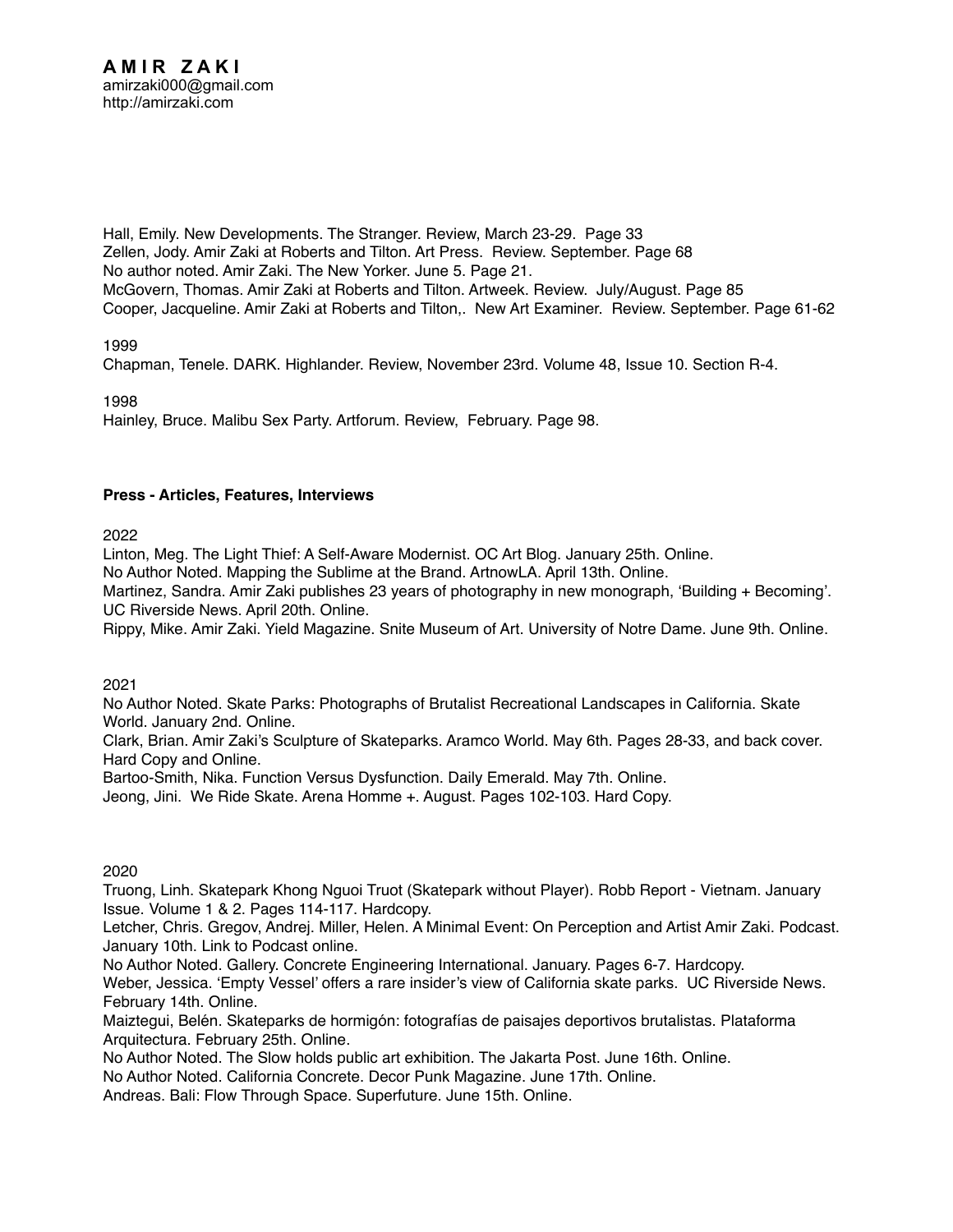[No Author Noted. The best skateboard books of all time. Surfer Today. July 6th.](http://amirzaki.net/cv/Bibliography_II-B71.pdf) [Online.](https://www.surfertoday.com/skateboarding/the-best-skateboard-books-of-all-time)

[Maiztegui, Belén. Translated by Johnson, Maggie. Photographs of Brutalist Recreational Landscapes in](http://amirzaki.net/cv/Bibliography_II-B72.pdf)  [California. ArchDaily. July 26th.](http://amirzaki.net/cv/Bibliography_II-B72.pdf) [Online.](https://www.archdaily.com/944061/skate-parks-photographs-of-brutalist-recreational-landscapes-in-california)

[Easby-Keating, Jake. Amir Zaki - California Concrete. Interview. The New Order Magazine. August 31st.](http://amirzaki.net/cv/Bibliography_II-B73.pdf)  [Online](http://thenewordermag.com/tno/amir-zaki).

[Lewis, Cara Megan and Spransy, Linnéa. Bridge Projects, Los Angeles. Image: Art Faith Mystery. Spring](http://amirzaki.net/cv/Bibliography_II-B74a.pdf)  [2020. No. 104. Pages 92-96. Hardcopy.](http://amirzaki.net/cv/Bibliography_II-B74a.pdf)

# 2019

[Denholm, Jeannie. Artistic Vision: Amir Zaki's Rhetoric of Authenticity Disrupt's Photography's Assumed](http://amirzaki.net/cv/Bibliography_II-B30.pdf)  [Truthfulness. Published online at the Orange County Register and Printed in Coast Magazine. January](http://amirzaki.net/cv/Bibliography_II-B30.pdf)  [Issue. Page 90.](http://amirzaki.net/cv/Bibliography_II-B30.pdf)

[Flock, T.S. First Thursday Art Walk Guide: March 2019. Vanguard Seattle. Online. March 5th.](http://amirzaki.net/cv/Bibliography_II-B31.pdf)

[Hardy, Michael. You Have Never Seen Skateparks Like This Before. WIRED Magazine US and Japan. July](http://amirzaki.net/cv/Bibliography_II-B32.pdf)  [1st.](http://amirzaki.net/cv/Bibliography_II-B32.pdf) [Online in US](https://www.wired.com/story/skatepark-photo-gallery/). [Online in Japan.](https://wired.jp/2019/07/27/skatepark-photo-gallery/)

[No Author Noted. Concrete Dogtown. Urbis Magazine. Issue 111. Page 128.](http://amirzaki.net/cv/Bibliography_II-B33.pdf)

[No Author Noted. Skate Cities. Gentlemen's Quarterly \(GQ\) UK. Details Architecture. September Issue.](http://amirzaki.net/cv/Bibliography_II-B34.pdf)  [Page 59.](http://amirzaki.net/cv/Bibliography_II-B34.pdf)

[Conklin, Emily. Amir Zaki Explores Broken Space and Empty Skateparks in Empty Vessel. Architect's](http://amirzaki.net/cv/Bibliography_II-B35.pdf)  [Newspaper. August 13th.](http://amirzaki.net/cv/Bibliography_II-B35.pdf) [Online](https://archpaper.com/2019/08/amir-zaki-broken-space-empty-skateparks-empty-vessel/#gallery-0-slide-0).

[Andruetto, Guido. Tony Hawk La Mia Tavola a Lieto Fine. La Repubblica, Italy. August 9th. Page 81.](http://amirzaki.net/cv/Bibliography_II-B36.pdf)  [Gibson, Eleanor. California's "elaborately designed" concrete skateparks captured by Amir Zaki. Dezeen.](http://amirzaki.net/cv/Bibliography_II-B37.pdf)  [August 19th.](http://amirzaki.net/cv/Bibliography_II-B37.pdf) [Online](https://www.dezeen.com/2019/08/19/california-concrete-a-landscape-of-skateparks-amir-zaki-merrell/).

[Thomas, Levar. Ramp it Up! Amir Zaki Captures Quite California Skateparks. Stupid Dope. August 20th.](http://amirzaki.net/cv/Bibliography_II-B38.pdf)  [Online](https://stupiddope.com/2019/08/20/ramp-it-up-amir-zaki-captures-quiet-california-skateparks/).

[Zhang, Charlie. Photographer Amir Zaki Surveys California's Skateparks. Hypebeast. August 20th.](http://amirzaki.net/cv/Bibliography_II-B39.pdf) [Online](https://hypebeast.com/2019/8/amir-zaki-california-skatepark-photography). [Halls, Luke. Navigating California's concrete skateparks through the lens of Amir Zaki. Wallpaper\\*](http://amirzaki.net/cv/Bibliography_II-B40.pdf)  [Magazine. August 21st](http://amirzaki.net/cv/Bibliography_II-B40.pdf). [Online.](https://www.wallpaper.com/architecture/california-concrete-skateparks-photography-book-amir-zaki)

[No Author Noted. Empty skate parks by photographer Amir Zaki. Mixed Grill. August 22nd.](http://amirzaki.net/cv/Bibliography_II-B41.pdf) [Online](https://www.mixedgrill.nl/lege-skateparken-amir-zaki/). [Hernandez, Sabrina. Skatepark art transports viewers. Coast Report. September 4th. Page 4. Hardcopy](http://amirzaki.net/cv/Bibliography_II-B42.pdf) and [Online](http://www.coastreportonline.com/arts_and_culture/article_adec2030-ce97-11e9-91b1-1f6f1f44031a.html).

[Martinez, Sandra. Skateboarder's View: Photo exhibit captures an inside look at California's Skateparks. UC](http://amirzaki.net/cv/Bibliography_II-B43.pdf)  [Riverside News. September 6th.](http://amirzaki.net/cv/Bibliography_II-B43.pdf) [Online](https://news.ucr.edu/articles/2019/09/06/skateboarders-view-photo-exhibit-captures-inside-look-californias-skate-parks).

[Dunn, Samantha. Artistic Vision: Empty Vessel by Amir Zaki exhibition opens September 19th. Coast](http://amirzaki.net/cv/Bibliography_II-B44.pdf)  [Magazine/OC Register. September 9th](http://amirzaki.net/cv/Bibliography_II-B44.pdf). Hardcopy and [Online.](https://www.ocregister.com/2019/09/09/artistic-vision-empty-vessel-by-amir-zaki-exhibition-opens-sept-19/)

[Stallings, Tyler. The Skate Park as a Vessel to Contain Emptiness and the Imagination. KCET Artbound.](http://amirzaki.net/cv/Bibliography_II-B45.pdf)  [September 10th](http://amirzaki.net/cv/Bibliography_II-B45.pdf). [Online.](https://www.kcet.org/shows/artbound/the-skate-park-as-a-vessel-to-contain-emptiness-and-the-imagination)

[Joyner, Sean. California's concrete skateparks come alive in a new photography book. Archinect.](http://amirzaki.net/cv/Bibliography_II-B46.pdf)  [September 12th](http://amirzaki.net/cv/Bibliography_II-B46.pdf). [Online.](https://archinect.com/news/article/150158830/california-s-concrete-skateparks-come-alive-in-a-new-photography-book)

[No Author Noted. Big Wave. GQ Magazine. Germany. October. Hardcopy. Page 36.](http://amirzaki.net/cv/Bibliography_II-B47.pdf)

[Teasdale, Anthony. California Concrete: The Abstract Beauty of America's Skateparks. Umbrella Magazine.](http://amirzaki.net/cv/Bibliography_II-B48.pdf)  [September 13th.](http://amirzaki.net/cv/Bibliography_II-B48.pdf) [Online.](http://www.umbrellamagazine.co.uk/architecture/672-california-concrete-the-abstract-beauty-of-americas-skateparks)

[Lodi, Di Stefano Annovazzi. Viaggio Nell'altra California, Disegnata Dal Cemento Degli Skatepark. Elle](http://amirzaki.net/cv/Bibliography_II-B49.pdf)  [Decor Magazine, Italy. September 19th.](http://amirzaki.net/cv/Bibliography_II-B49.pdf) [Online.](https://www.elledecor.com/it/lifestyle/a29098361/california-concrete-libro-amir-zaki-fotografie-skatepark/).

[Beebe, Lisa. Study up on contemporary art at L.A.'s college-affiliated art galleries. LA Weekly. September](http://amirzaki.net/cv/Bibliography_II-B50.pdf)  [20th-26th. Page 17. Hardcopy](http://amirzaki.net/cv/Bibliography_II-B50.pdf) and [Online.](https://www.laweekly.com/study-up-on-contemporary-art-at-l-a-s-college-affiliated-galleries/)

[Miranda, Carolina. Amir Zaki, "Empty Vessel," at the Frank M. Doyle Arts Pavilion. LA Times. September](http://amirzaki.net/cv/Bibliography_II-B51.pdf)  [20th.](http://amirzaki.net/cv/Bibliography_II-B51.pdf) [Online](https://www.latimes.com/entertainment-arts/story/2019-09-20/la-et-gabriela-ruiz-vincent-price-art-museum).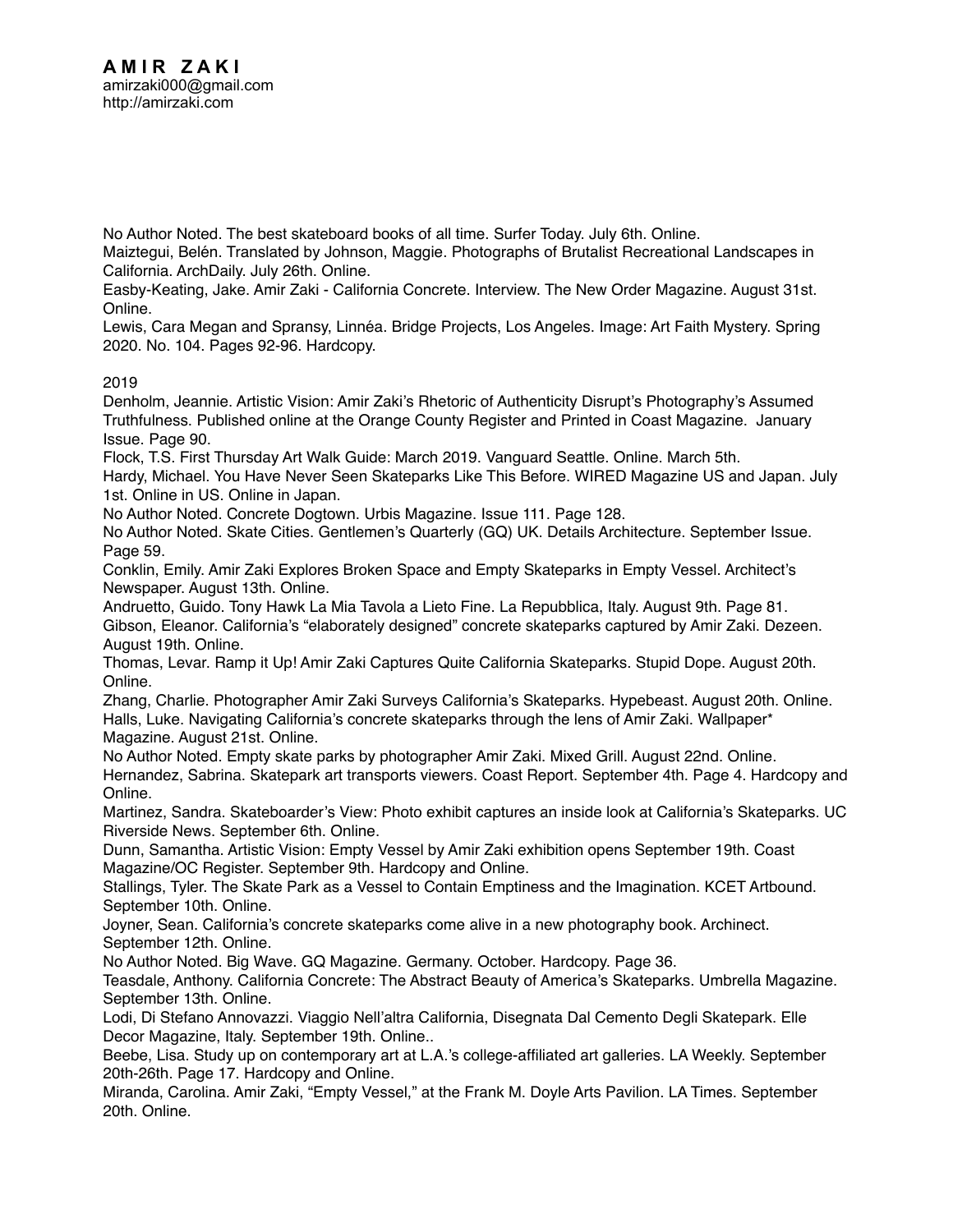[Bradner, Liesl. Concrete Tranquility. LA Times. September 22nd. Arts & Books, F2. Hardcopy](http://amirzaki.net/cv/Bibliography_II-B52.pdf) and [Online](https://www.latimes.com/entertainment-arts/story/2019-09-20/amir-zaki-skateboard-park-photographs)  [\(with different headline\).](https://www.latimes.com/entertainment-arts/story/2019-09-20/amir-zaki-skateboard-park-photographs)

No author noted. Moschino [Debuts Picasso-Inspired Collection, Trevor Paglen's New Project Explores](http://amirzaki.net/cv/Bibliography_II-B53.pdf)  [Biases in Artificial Intelligence Technologies, and More: Morning Links. Artnews. September 23rd.](http://amirzaki.net/cv/Bibliography_II-B53.pdf) [Online.](http://www.artnews.com/2019/09/23/moschino-collection-spring-2020-trevor-paglen-morning-links/) [No author noted. 'LA Times' highlights Amir Zaki's skatepark photography exhibition. The Berrics.](http://amirzaki.net/cv/Bibliography_II-B54.pdf)  [September 23rd.](http://amirzaki.net/cv/Bibliography_II-B54.pdf) [Online](https://theberrics.com/la-times-highlights-amir-zakis-skatepark-photograph-exhibition).

[No author noted. Photographs as Experiences about Looking. KooZA/rch magazine. Interview. October 7th.](http://amirzaki.net/cv/Bibliography_II-B55.pdf)  [Online](https://www.koozarch.com/interviews/photographs-as-experiences-about-looking/).

[Francis, Kedric. Carving Concrete: The sculpture of skateparks at Orange Coast College Exhibition.](http://amirzaki.net/cv/Bibliography_II-B56.pdf)  [Bluedoor Magazine. Volume 6. Pages 42-46. October 1st. Hardcopy](http://amirzaki.net/cv/Bibliography_II-B56.pdf) and [Online](https://issuu.com/bluedoormagazine/docs/bdm_volume6_2019).

[Keimig, Jasmyne. The Top Eight Things to See at the October 2019 Capitol Hill Art Walk. The Stranger/Ever](http://amirzaki.net/cv/Bibliography_II-B57.pdf)  [Out. October 9th.](http://amirzaki.net/cv/Bibliography_II-B57.pdf) [Online.](https://www.thestranger.com/things-to-do/2019/10/09/41640302/the-top-eight-things-to-see-at-the-october-2019-capitol-hill-art-walk)

[Bowman, Emma. 'Exalting the Banal to the Monumental' Through California Skateparks. The Picture Show.](http://amirzaki.net/cv/Bibliography_II-B58.pdf)  [NPR. October 13th.](http://amirzaki.net/cv/Bibliography_II-B58.pdf) [Online](https://www.npr.org/sections/pictureshow/2019/10/13/755562623/exalting-the-banal-to-the-monumental-through-california-skate-parks?utm_campaign=storyshare&utm_source=facebook.com&utm_medium=social).

[Grillo, Francesca. Amir Zaki: the urban environment of California skateparks. Domus Magazine. October](http://amirzaki.net/cv/Bibliography_II-B59.pdf)  [15th.](http://amirzaki.net/cv/Bibliography_II-B59.pdf) [Online](https://www.domusweb.it/en/art/gallery/2019/10/15/amir-zaki-the-urban-environment-of-californian-skateparks.html).

[Kraljevich, Felipe. El hormigón es protagonista de libro sobre "skateparks" en Estados Unidos. Hormigón Al](http://amirzaki.net/cv/Bibliography_II-B60.pdf)  [Dia. December 12th.](http://amirzaki.net/cv/Bibliography_II-B60.pdf) [Online.](https://hormigonaldia.ich.cl/arquitectura-y-urbanismo/el-hormigon-es-protagonista-de-libro-sobre-skateparks-en-estados-unidos/)

[Lee, Winnie. Capturing the Sculptural Landscapes of California Skateparks: The photographer is a](http://amirzaki.net/cv/Bibliography_II-B61.pdf)  [skateboarder, but there's not a board in sight. Atlas Obscura. December 16th.](http://amirzaki.net/cv/Bibliography_II-B61.pdf) [Online](https://www.atlasobscura.com/articles/photographs-california-skateparks).

[Farren, Julie. Beaumont skateboarder publishes photography book on Southern California skateparks.](http://amirzaki.net/cv/Bibliography_II-B62.pdf)  [Record Gazette. Front Page. December 27th. Hardcopy](http://amirzaki.net/cv/Bibliography_II-B62.pdf) and [Online.](https://www.recordgazette.net/arts_and_entertainment/beaumont-skateboarder-publishes-photography-book-on-southern-california-skateparks/article_a79d1f56-2831-11ea-b836-67de68532e27.html)

# 2018

[Cai, Yuan Qing. Amir Zaki: Sculpture on a Flat Image. Interview and Online Gallery Feature. Chinese](http://amirzaki.net/cv/Bibliography_II-B26.pdf)  [Photography Association. Online. October 17th.](http://amirzaki.net/cv/Bibliography_II-B26.pdf)

[Xue, Feng. Amir Zaki. \(Published in three newspapers\). Dalian Daily. Page 04. September 17th. Evening](http://amirzaki.net/cv/Bibliography_II-B27.pdf)  [News. Page A4. September 17th. New Business News. A5. September 17th.](http://amirzaki.net/cv/Bibliography_II-B27.pdf)

[Tran, Lilian. Art Professor Amir Zaki leaves a creative mark in China and on campus. UCR CHASS News.](http://amirzaki.net/cv/Bibliography_II-B28.pdf)  [Online. November 6th.](http://amirzaki.net/cv/Bibliography_II-B28.pdf)

[Cai Yuan Qing. Amir Zaki. China Photo Press. December 4th.](http://amirzaki.net/cv/Bibliography_II-B29.pdf) 

2011

[Green, Tyler. Carmaggedon and the Presence of Absence. Art Info. July 21st.](http://amirzaki.net/cv/Bibliography_II-B25.pdf)

# 2010

[Graves, Jen. Amir Zaki. The Stranger. Cover and Review in the Stranger Suggests section. Volume 19, No.](http://amirzaki.net/cv/Bibliography_II-B19.pdf)  [18. January 7-13. Cover and Page 17.](http://amirzaki.net/cv/Bibliography_II-B19.pdf)

[Peers, Alexandra. Amir Zaki. The New York Observer. Art Section. May 10th, 2010. Page 39.](http://amirzaki.net/cv/Bibliography_II-B20.pdf)

[Spencer, Rosie. Hang. Icon. Article and Image spread. Issue 083. May. Pages 115-120.](http://amirzaki.net/cv/Bib_II-B21.pdf)

[Boodro, Michael. Hitting the Beach. Elle Décor. June 3rd.](http://amirzaki.net/cv/Bibliography_II-B22.pdf)

[Patterson, Robert. Artist Profile: Amir Zaki. Revolver. Interview and Image spread. Online Magazine. August](http://amirzaki.net/cv/Bibliography_II-B23.pdf)  [21st, 2010.](http://amirzaki.net/cv/Bibliography_II-B23.pdf)

[Kyung, Ki-Nak. Bay Watch. Avenuel Magazine. Feature. July issue. Natural Cut section. Page 208](http://amirzaki.net/cv/Bibliography_II-B24.pdf)

2007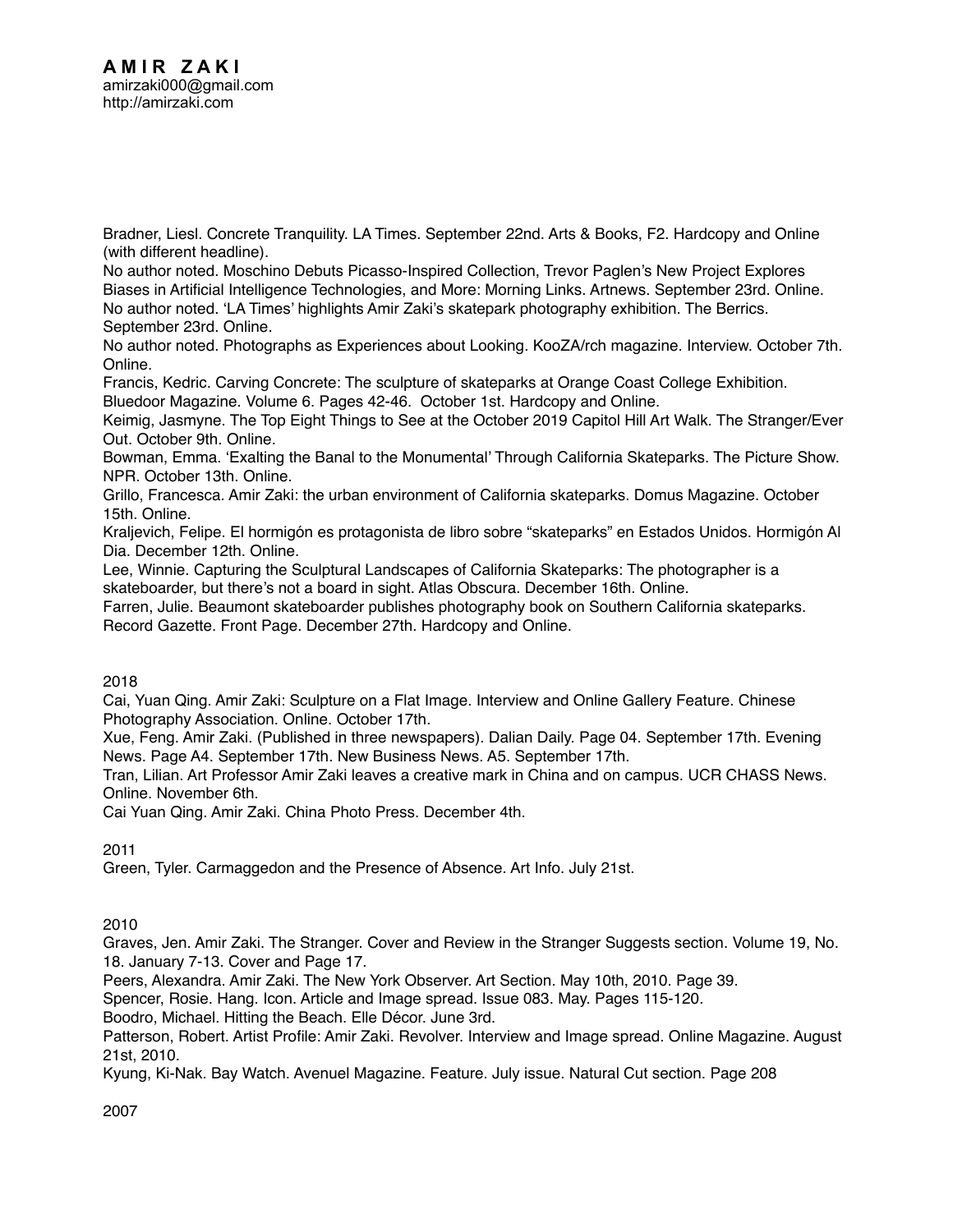[Tumlir, Jan. Sci-Fi Historicism: Part 1. Flash Art. March-April. Pages 102-105.](http://amirzaki.net/cv/Bibliography_II-B17.pdf) [Tumlir, Jan. Sci-Fi Historicism: Part 2. Flash Art. May-June. Pages 118-121.](http://amirzaki.net/cv/Bibliography_II-B18.pdf)

2006

[Blaine, Françoise-Alaine. Los Angeles: Fait Son Show. Beaux Arts Magazine. March. Page 77.](http://amirzaki.net/cv/Bibliography_II-B14.pdf) [Armstrong, Elizabeth. California Above All. Art Review Magazine. May-June. Pages 80-82.](http://amirzaki.net/cv/Bibliography_II-B15.pdf) [Strodl, Kelly. Collapse, Rise. Huntington Beach Independent. Feature. October 5th. Section B1-B2.](http://amirzaki.net/cv/Bibliography_II-B16.pdf)

2005

[No Author Noted. Mak Center Opens Exhibit "Spring Through Winter". Beverly Press. Volume 15, Number](http://amirzaki.net/cv/Bibliography_II-B3.pdf)  [1. January 6th. Page 17.](http://amirzaki.net/cv/Bibliography_II-B3.pdf) [No Author Noted. Amir Zaki: Spring Through Winter. Los Angeles Times-Calendar Live Critics Picks.](http://amirzaki.net/cv/Bibliography_II-B4.pdf)  [January 25th. Online.](http://amirzaki.net/cv/Bibliography_II-B4.pdf)

[No Author Noted. Amir Zaki: Roberts and Tilton. Los Angeles Times-Calendar Live Critics Picks. January](http://amirzaki.net/cv/Bibliography_II-B5.pdf)  [25th. Online.](http://amirzaki.net/cv/Bibliography_II-B5.pdf)

[No Author Noted. Amir Zaki. KCRW Public Radio: DnA-Design and Architecture. January 24th.](http://amirzaki.net/cv/zaki-kcrw.wav)

[No Author Noted. Spring Through Winter. Residential Architect Online. January/February Issue. Online.](http://amirzaki.net/cv/Bibliography_II-B7.pdf)

[No Author Noted. Amir Zaki. Tank Magazine. Volume 3, Issue 12. Back Page.](http://amirzaki.net/cv/Bibliography_II-B8.pdf)

[No Author Noted. Spring Through Winter. Top Choices. Blueprint Magazine. December-January. Back](http://amirzaki.net/cv/Bibliography_II-B9.pdf)  [Page.](http://amirzaki.net/cv/Bibliography_II-B9.pdf)

[No Author Noted. Amir Zaki. Museums Los Angeles. Volume 6, Number 2.](http://amirzaki.net/cv/Bibliography_II-B10.pdf)

[No Author Noted. Amir Zaki. Architecture Week. Number 222.](http://amirzaki.net/cv/Bibliography_II-B11.pdf)

No Author Noted. *Amir Zaki: Spring Through Winter.* Idea Magazine. www.ideamagazine.net [Rastignac. Genuine Authentic. Domus Magazine. October 2005. Issue 885. p. 36-37.](http://amirzaki.net/cv/Bibliography_II-B13.pdf)

2000

[Schubert, Lawrence. Amir Zaki. Flaunt. May. Page 52-53](http://amirzaki.net/cv/Bibliography_II-B2.pdf)

1998

[Hultrans, Andrew. Surf and Turf. Artforum. Feature, Summer. Page 134](http://amirzaki.net/cv/Bibliography_II-B1.pdf)

# **Awards and Grants**

2010 Foundation for Contemporary Arts Emergency Grant

2005 [James D. Phelan Art Award in Photography](http://amirzaki.net/cv/bibB23.pdf)

# **Lectures, Speaking Engagements**

2022

[Virtual Studio Visit. Amir Zaki. Brentwood Art Center. Organized by Meg Linton. May 6th.](https://youtu.be/ygG4vY_uqB0)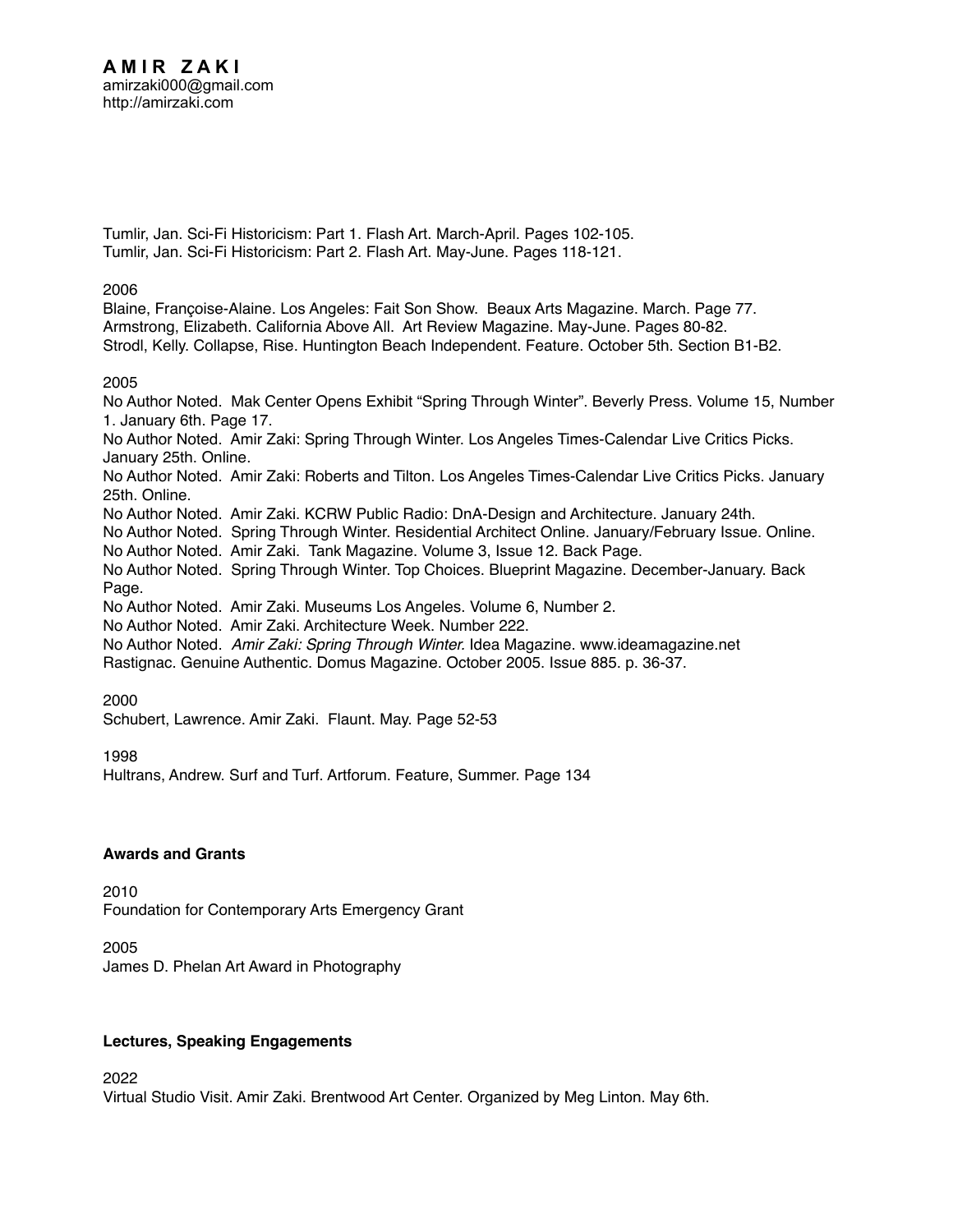[Talk and Book Launch for Building + Becoming. Brand Library and Art Center. Glendale, CA. May 20th.](http://amirzaki.net/cv/Brand%20Library_Book%20Launch.pdf) [Gallery Talk and Book Signing with Corrina Peipon. Diane Rosenstein Gallery. Los Angeles, CA. June 11th.](https://youtu.be/_SO6wtL0chA)

## 2021

[Lecture/Conversation. Hybridity and Fluidity. Lecture/Conversation with Virginia Heckert, Head Curator of](http://amirzaki.net/cv/Intersect21_Virginia%20Heckert.pdf)  [Photography at the Getty Museum. Part of the Intersect 21 Art Fair which presents a selection of galleries](http://amirzaki.net/cv/Intersect21_Virginia%20Heckert.pdf)  [from Southern California, the Middle East, and North Africa. February 21st.](http://amirzaki.net/cv/Intersect21_Virginia%20Heckert.pdf) [Link to Video of the Event.](https://www.intersect2021.com/sunday-february-21) [Lecture. Amir Zaki: Building + Becoming. University of Oregon. Eugene, Oregon. May 6th.](http://amirzaki.net/cv/University%20of%20Oregon_May%202021.pdf) [Link to Video](https://www.youtube.com/watch?v=X3-aBB4x-BY)  [documentation of the lecture.](https://www.youtube.com/watch?v=X3-aBB4x-BY)

Lecture. Amir Zaki: Building + Becoming. Princeton University. Princeton, New Jersey. November 10.

# 2020

[Lecture/Conversation with Tyler Stallings. Photographic Arts Council, Los Angeles. Los Angeles, CA. July](http://amirzaki.net/cv/PACLA2020.pdf)  [24th.](http://amirzaki.net/cv/PACLA2020.pdf) [Link to Video of the Event.](https://paclosangeles.com/events/2020/7/24/amir-zaki-empty-vessel)

[Pretty Much Pop; A Culture Podcast. Featured Guest. Episode #60 Photography. September 22nd.](http://prettymuchpop.com/2020/09/24/pmp61-photography/)  [Lecture. Kansas City Art Institute. Kansas City, MO. October 22nd.](http://amirzaki.net/cv/KCAI2020.pdf) 

## 2019

[Lecture. University of Washington. Seattle, WA. April 4th.](http://amirzaki.net/cv/UW_2019.pdf) 

[Exhibition Tour and Book Signing. Frank M. Doyle Arts Pavilion. Orange Coast College. Costa Mesa, CA.](http://amirzaki.net/cv/Doyle.pdf)  [September 21st.](http://amirzaki.net/cv/Doyle.pdf) 

[Lecture. Orange County Museum of Art. Part of Creative Mornings series. September 27th.](http://amirzaki.net/cv/OCMA_Creative%20Mornings.pdf)

[Artist Talk and Book Signing. Frank M. Doyle Arts Pavilion. Orange Coast College. Costa Mesa, CA. October](http://amirzaki.net/cv/Doyle.pdf)  [16th.](http://amirzaki.net/cv/Doyle.pdf)

[Lecture. Building & Becoming. University of Southern California \(USC\). Los Angeles, CA. October 23rd.](http://amirzaki.net/cv/USC2019.pdf)  [Tour. Invited by Voluptas collective, a group of faculty and student architects from ETH Zurich \(Swiss](http://amirzaki.net/cv/voluptas%20reader2019.pdf)  [Federal Institute of Technology\) to organize a tour as part of their project Voyager which analyses Los](http://amirzaki.net/cv/voluptas%20reader2019.pdf)  [Angeles through the lens of Charles Baudelaire and Hieronymus Bosch. The daylong tour I organized](http://amirzaki.net/cv/voluptas%20reader2019.pdf)  [consisted of visiting two skateparks and my exhibition Empty Vessel at the Doyle Arts Pavilion. An image of](http://amirzaki.net/cv/voluptas%20reader2019.pdf)  [mine was also reproduced in their reader.](http://amirzaki.net/cv/voluptas%20reader2019.pdf)

[Masterclass and Lecture. Amir Zaki. Photographic Center Northwest. Seattle, WA. November 1st and 2nd.](http://amirzaki.net/cv/PCNW2019.pdf) 

# 2018

[Lecture. UC Santa Cruz. May 17th.](http://amirzaki.net/cv/UCSC%20lecture%20flyer.pdf) [Lecture. Los Angeles Community College. November 13th.](http://amirzaki.net/cv/LACC%20lecture.pdf) 

#### 2016

[Lecture and Panel Discussion for exhibition We Were Here: Absence of the Figure. Orange County Museum](http://amirzaki.net/cv/We-Were-Here_OCMA.pdf)  [of Art. May 15th.](http://amirzaki.net/cv/We-Were-Here_OCMA.pdf)

#### 2015

[Lecture and student meetings. University of San Diego. October 19th.](https://www.facebook.com/events/914973591883156/) 

2014

Museum Walkthrough for *Landscape into Abstraction* exhibition. Orange County Museum of Art. January 12th.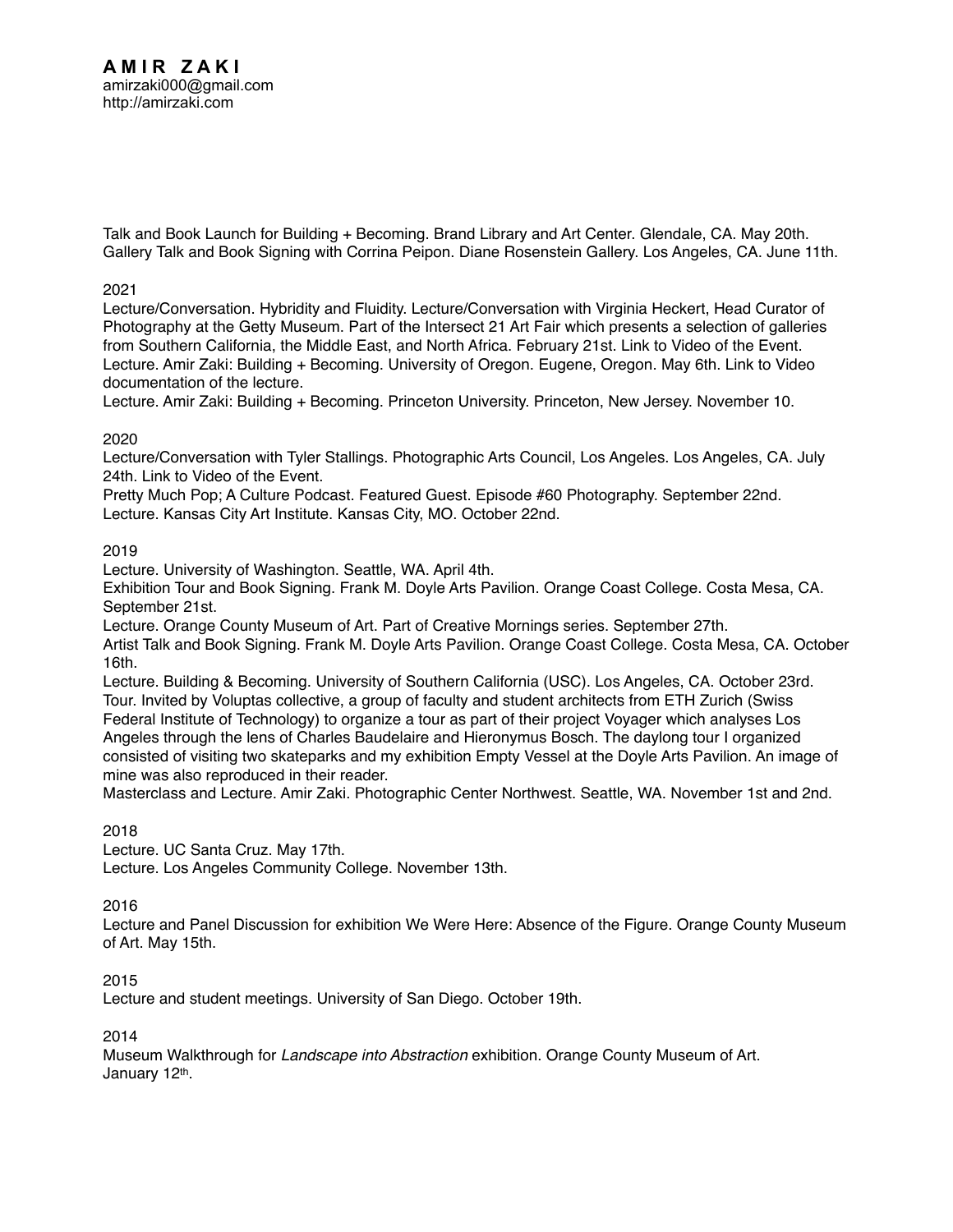[Partially Examined Life Podcast. Guest Member. Episode #107 Edmund Burke on the Sublime. December](http://partiallyexaminedlife.com/2014/12/19/episode-107-edmund-burke-on-the-sublime/)  [19th.](http://partiallyexaminedlife.com/2014/12/19/episode-107-edmund-burke-on-the-sublime/)

#### 2013

Panel Discussion. Colloquy: Parenthood in the Artworld. MOCA (Museum of Contemporary Art). Los Angeles, CA. March 3rd.

#### 2012

Lecture and Graduate Studio Visits. UC Los Angeles. February 1st.

#### 2010

Graduate Studio Visits, University of Washington, Seattle, WA. January 7th.

2009

Museum Walkthrough and Video Interview for the New Topographics Exhibition. November 8<sup>th</sup>. LACMA (Los Angeles County Museum of Art). Los Angeles, CA

2008 Artist Lecture. USC. Los Angeles, CA

Artist Lecture. Chapman University. Orange, CA

2007

Artist Lecture and Graduate Critiques. Yale University. New Haven, CT Artist Lecture and Group Critique. University of Washington. Seattle, WA Artist Lecture and Panel Discussion. Foundation for Art Resources (FAR). CalTrans building, Los Angeles, CA

2006

Artist Lecture. Art Center. Pasadena, CA Artist Lecture. UCLA. Los Angeles, CA Artist Lecture and Studio Visits. Claremont Graduate School. Claremont, CA Artist Lecture and Studio Visits. San Francisco Art Institute. San Francisco, CA Artist Lecture and Studio Visits. Cal Arts. Valencia, CA Artist Lecture and Exhibition Walkthrough. Rio Hondo College Art Gallery. Whittier, CA Artist Lecture. Otis College of Art and Design. Los Angeles, CA Artist Lecture and Exhibition Walkthrough. Orange County Museum of Art. Newport Beach, CA

2005

Artist Lecture/Exhibition Walkthrough. Mak Center for Art and Architecture at the Schindler House. West Hollywood, CA.

Visiting Artist Panelist. SCIArc (Southern California Institute for Architecture). Los Angeles, CA. Visiting Artist Panelist. California Museum of Photography. Riverside, CA 2003 Keynote Speaker. Society of Photographic Educators Northwest Conference. University of Washington.

Seattle, WA.